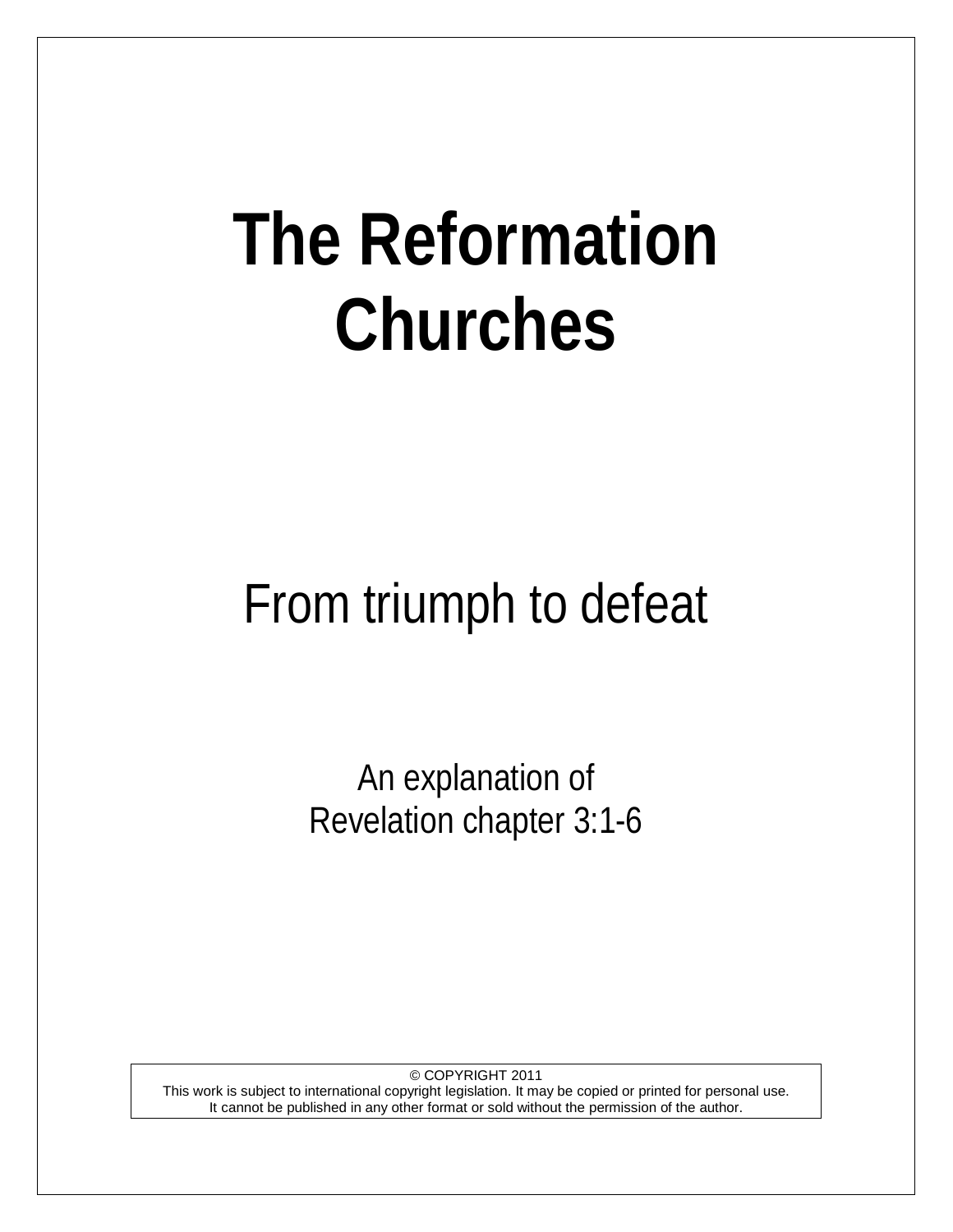## Table of contents

<span id="page-1-0"></span>

| 23 |
|----|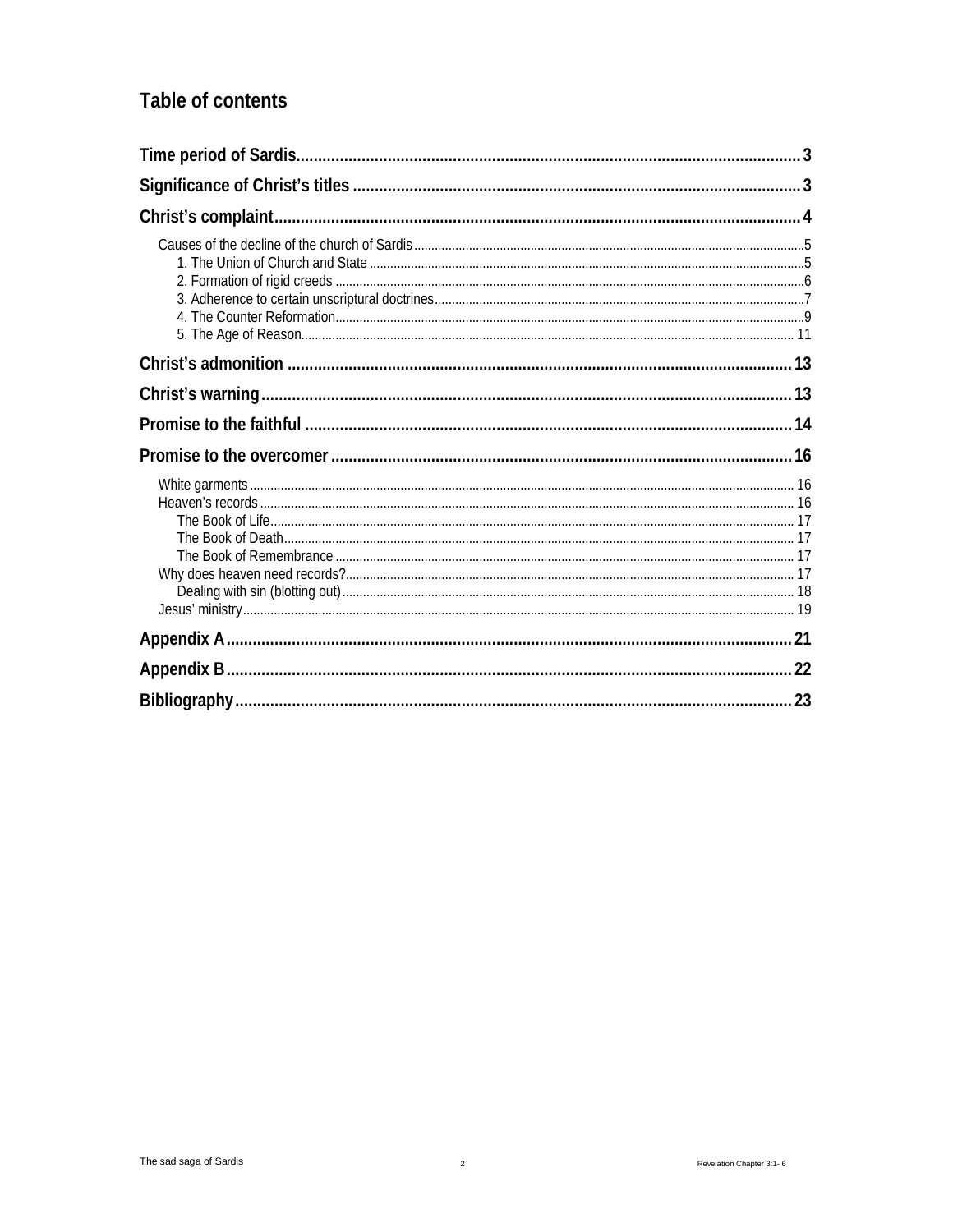## **Time Period of Sardis**

## *To the angel (leader) of the church in Sardis write…*

Students of Revelation generally agree that Sardis is associated with the churches of the Protestant Reformation and covers the approximate period from 1517-1750 AD. There is a minority who hold that the Sardis period extends until 1798 AD and even beyond. For a refutation of this position see Appendix A. Others claim that the Spirit of Prophecy applies the Sardian church period to the Protestant churches prior to 1844. See Appendix B for a response to this claim.

## <span id="page-2-0"></span>**Significance of Christ's titles**

## *These things says He who has the seven spirits of God…*

The term *seven Spirits* in Revelation 4:5 is seen to represent the third Person of the Godhead in terms of His fullness and continuity.<sup>[1](#page-2-1)</sup>

Why is it that Christ sees it as important, when He addresses Sardis, to remind His people that He possesses the Holy Spirit?

First, He does this to declare His Godhead. As God the Son, He is equal with the Father in His person. As far as His office and position, however, He is the second Person of the Godhead. The Holy Spirit likewise, as the third Person of the Godhead, is equal with the Father and the Son, but in office and authority He is third in rank. He is subject to the Father and the Son, consequently Christ, having the Holy Spirit, may send the Spirit wherever He or the Father may determine.

*And I will pray the Father, and He will give you another Helper, that He may abide with you for ever. John 14:16*

*But when the Helper comes, whom I shall send to you from the Father…he will testify of me. John 15:26.*

Second, the seven spirits represent the Holy Spirit in His fullness. Only through the power of the Spirit would it be possible to bring life to Sardis. However because Christ has the Spirit in its fullness – He is able to bring hope and comfort to the Sardians.

## *…and the seven stars…*

The stars are the angels or leaders of the church. Previously in Revelation 1:20 we were told that Christ holds the church leaders within His right hand. In this passage, however, it simply reads *He who… has the seven stars.* Stating that Christ has them in His right hand conveys the sense that they are held in a place of strength and authority. This notion provides what must be the ultimate encouragement to the leaders of a church that is dying. Even in these circumstances, if a leader is faithful to Christ he can be assured that he will be sustained by divine power.

<span id="page-2-1"></span><sup>1</sup> A.P. Cooke, ed. *Lightnings, Thunderings, Voices - a Glimpse of God on His Throne*, 2nd ed. ed., Understanding Revelation (Sydney: Self-published, 2010), 9-10.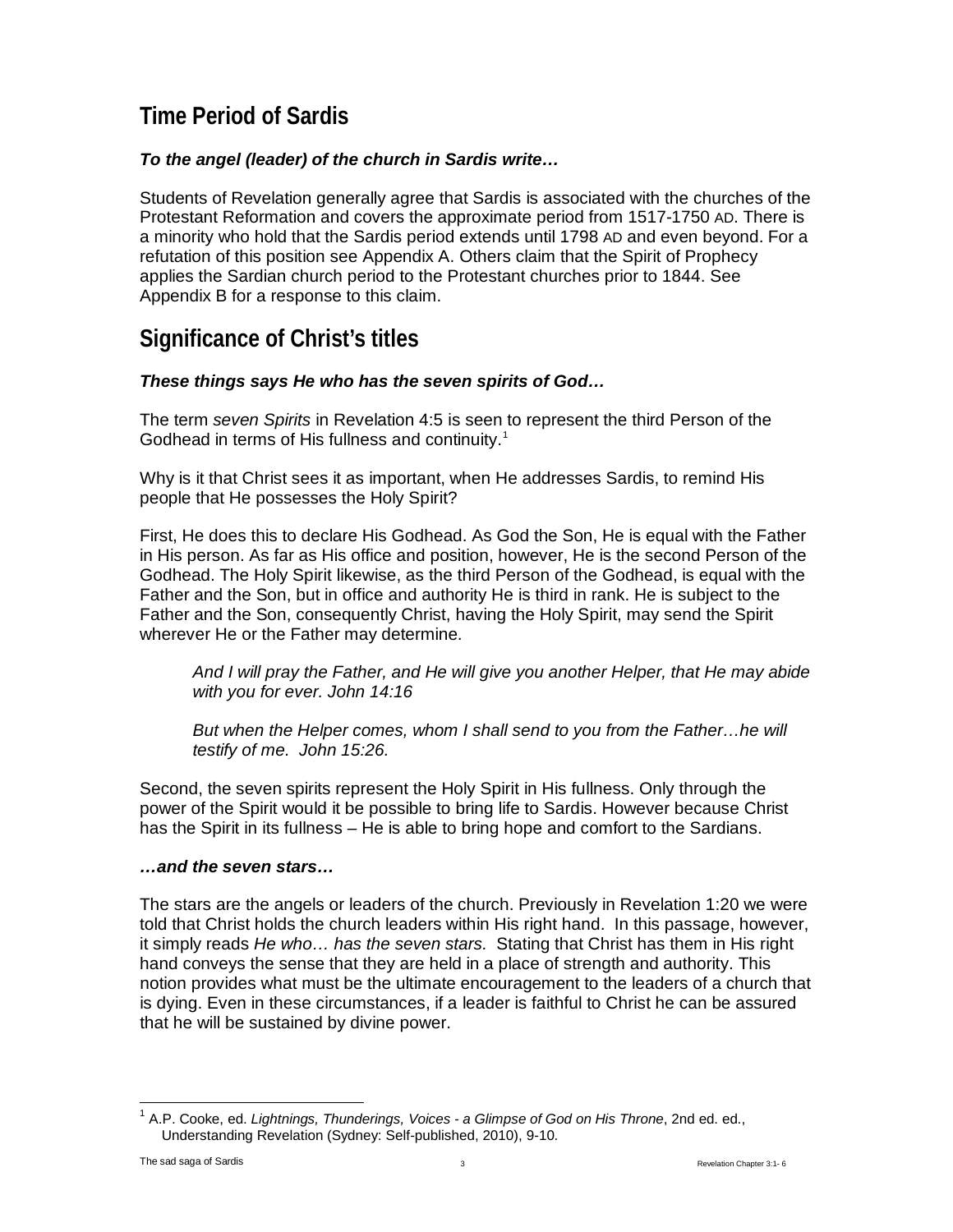During this period, belief in the deity of both Christ and of the Holy Spirit was seriously challenged when attempts were made to undermine these great truths. Thus the emphasis on the deity of Christ and the Holy Spirit was most timely.

## <span id="page-3-0"></span>**Christ's complaint**

## *…I know your works that you have a name that you are alive, but you are dead. v1*

This is one of the most serious charges that Christ lays against any of the seven churches. There is no characteristic that this church possesses that Christ can commend them for. In view of the fact that this refers to the period when the Protestant Reformation commences, such a complaint has to be seen as potentially devastating.

Who were the Protestant churches of the Reformation and did they have a name for being spiritually alive?

The first church on the scene was the Lutheran Church, named for its founder, Martin Luther. The next Reformation church to emerge was the Anglican Church, which was the national Church of England. The third Protestant church on the scene was the Reform Church, established by John Calvin. These three institutions were the main religious bodies of the Protestant Reformation, breaking from the Church of Rome early in the sixteenth century.

The Lutheran Church comprised most of the Protestants in Germany, Denmark, Scandinavia and a segment of the Dutch nation. For instance, the Protestant faith was accepted by the royal family in Sweden, with the result that most of the country followed suit and became Protestant. This fortuitous move brought both spiritual and political strength to the kingdom. During the Thirty Years War, in which Rome endeavored to regain ascendancy over the Protestant regions of Europe, it was Swedish arms which came to the aid of the beleaguered Protestants of Germany. The able leadership of Gustavus Adolphus of the Swedish forces saved the Protestant cause in Europe.

In England the Anglican Church diverged into two main schools of thought: those of the Anglicans and those of the Puritans. The Puritans were ultimately forced to separate by the Act of Uniformity, passed under Charles II in 1662 when almost two thousand clergy, one fifth of the nation's church ministers, were deemed non-conformists and were driven from their parishes. The irony was that they were the most learned and active members of the Church's order of ministers. These came to comprise the Presbyterians and the Independents who later were called Congregationalist, as well as Baptists (including Seventh-day Baptists) and Quakers.

Under the oppressive laws enacted by the Anglican parliament, great distress befell these non-conformist brethren. Over time thousands came to languish in loathsome prisons. The most famous prisoner held under these repressive measures was the Baptist, John Bunyan, author of the Christian classic *Pilgrim's Progress*.

However this persecution could not be sustained because the Presbyterians, as well as the rest of the non-conformists, now comprised congregations of such numbers that the English statesmen were obliged to pass the Toleration Act of 1689. $^2$  This Act granted freedom of religion, by law, for the first time in England.

<span id="page-3-1"></span> $\frac{1}{2}$ <sup>2</sup> J.R. Green, *A Short History of the English People* (London: Macmillan Publishers, 1902), 4:688, 691.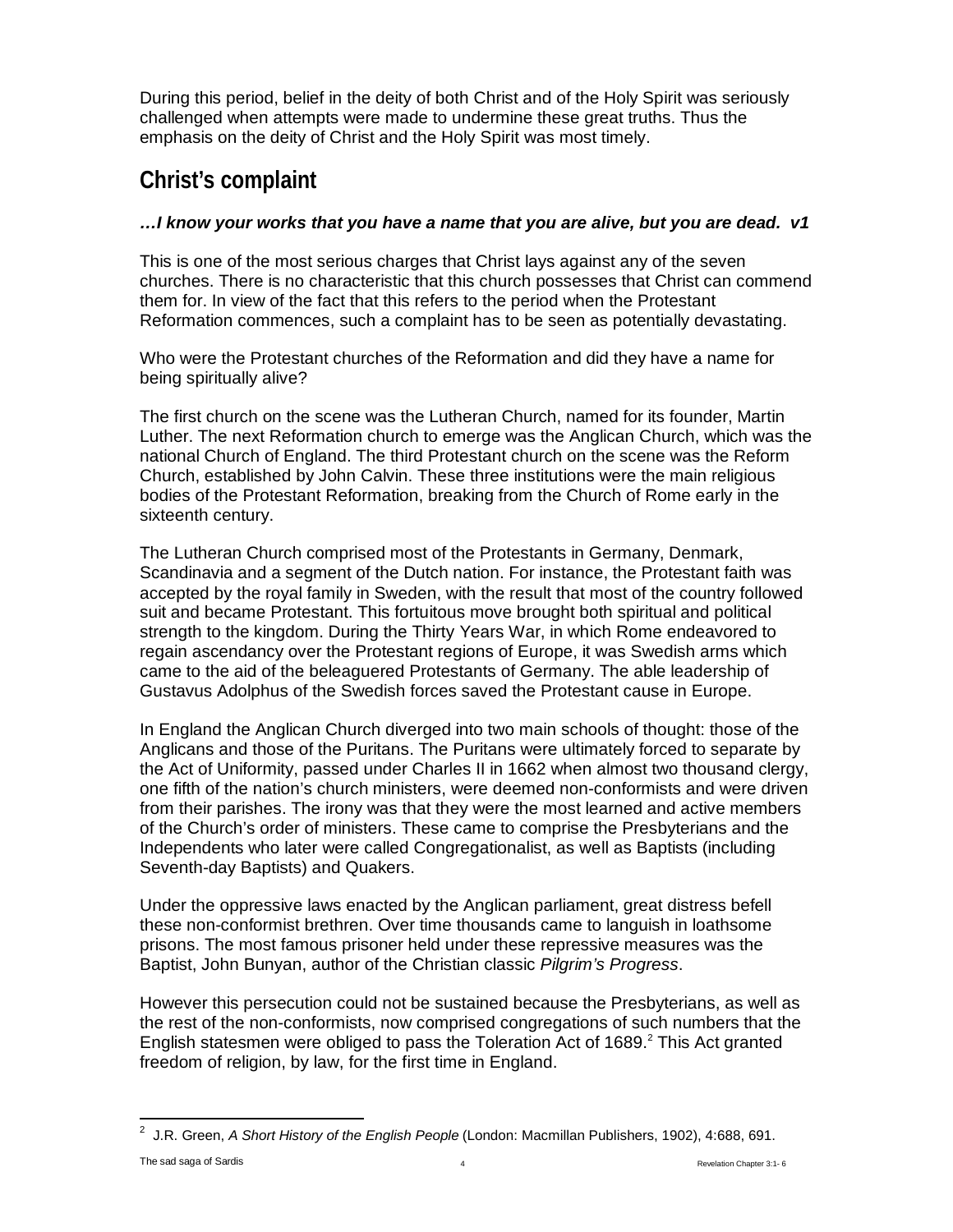The third major body of the Reformation churches was the Reform Church. It began under the tutelage of Ulrich Zwingli of Zurich and was established by John Calvin in Geneva. This group included the Protestants of Switzerland and of France (the Huguenots), as well as many of the Protestant congregations in Holland. It possibly included the entirety of the Protestants in Scotland, who were led by the great John Knox. The Puritans of England were of the Reform Church in terms of both doctrine and practice, although many still adhered to the Anglican Faith.

In addition to these three main groups, however, were the Independents and nonconformists of England which have already been mentioned, as well as the Anabaptists who rose in Switzerland. The Anabaptists spread throughout Europe and even entered England; however it was in Germany that they had their greatest impact.

While some may legitimately be regarded as extreme in their beliefs, the evangelical Anabaptists were probably closer to actual scriptural truth than any other group of that period.[3](#page-4-2) Many of these Anabaptists were later termed Mennonites because they were followers of Menno Simons, an outstanding Dutch Christian. Eventually, however, the Anabaptists in Europe were either crushed or driven out by either Catholic or Protestant persecution. The treatment of the Anabaptists by their Protestant brethren in this regard is a disgrace they must live with to this day.

## <span id="page-4-0"></span>**Causes of the decline of the church of Sardis**

Subsequent to their rise, all of these Protestant groups were unquestionably led by the Spirit of God and used mightily by Heavenly powers to shed the light of truth to a benighted mankind. How was it then that the churches of the Reformation began to lose their spiritual vigour and fall into decline? There are five primary causes which contributed to the decline of the church of this period:

- 1. The union of the main church bodies with the powers of the secular State ie. The establishment of State Churches
- 2. The formation of rigid creeds
- 3. Adherence to particular unscriptural doctrines
- 4. The Jesuit's impetus through the Counter-Reformation
- 5. The rise of Deism and the Age of Reason.
- <span id="page-4-1"></span>**1. The Union of Church and State**

The unhappy fact is that when a Church looks to the political strength of a secular state to support its viability that very action serves to hinder the spiritual development of the whole undertaking. Spirituality arises from the exercise of faith in a divine power outside of oneself, as well as an attitude of submission to that divinity and a willingness to offer oneself in a spirit of self-sacrifice to that cause. The solicitation of state-sponsored assistance and a reliance on temporal rather than spiritual power undermines the very principles upon which a Church must be founded. The church that finds itself in this position of compromise becomes spiritually impoverished as a consequence. The effective preaching of the Word of God, which is fundamental to the church's spiritual strength, is undermined as a mere hollow profession of faith. The church's total ministry

<span id="page-4-2"></span><sup>3</sup> W.L. Emerson, *The Reformation and the Advent Movement* (Washington: Review and Herald Publishing Assn., 1983), 34-125.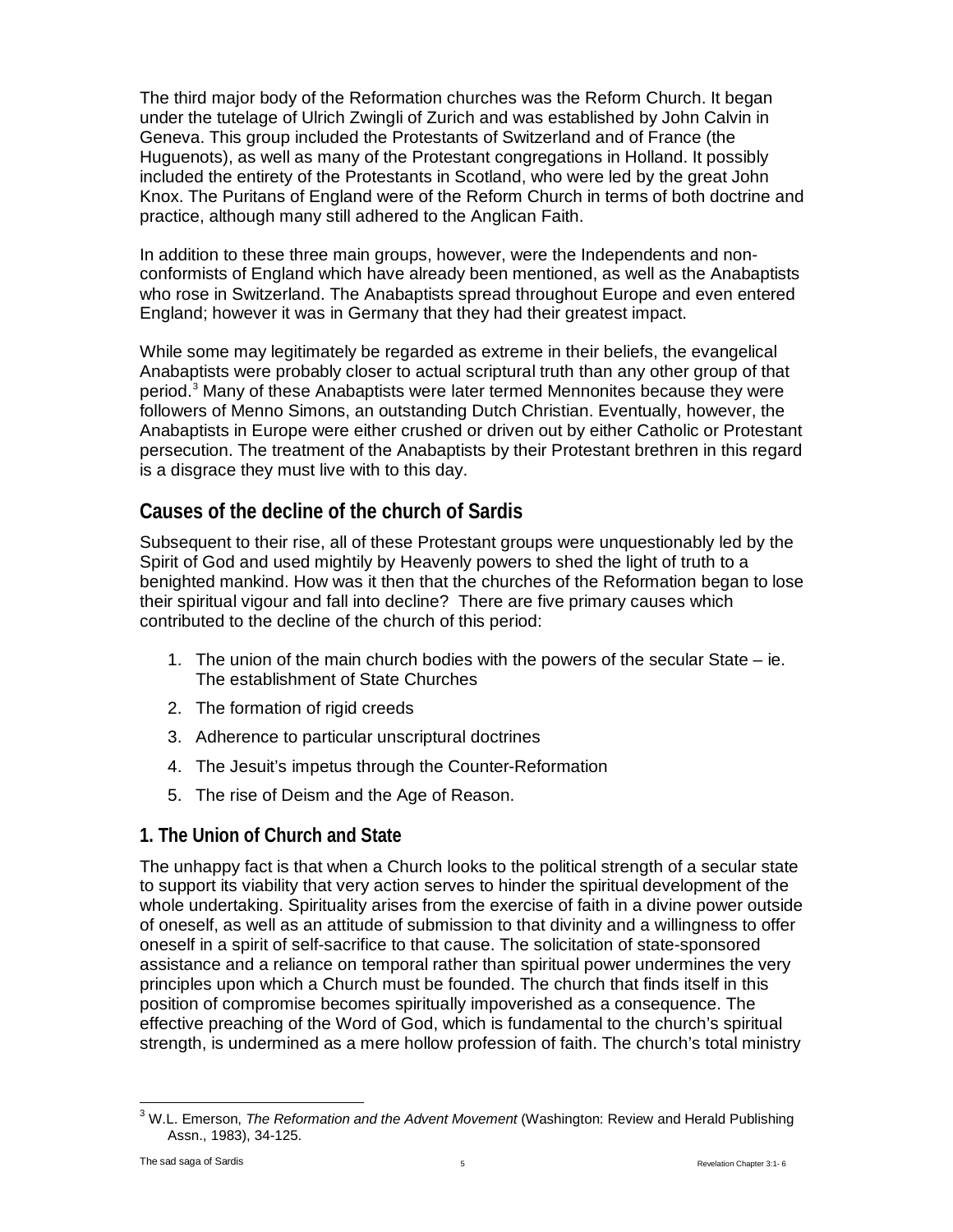runs the risk of becoming subservient to the dictates of the State: thereby the will of Christ becomes only a secondary consideration for the church's hierarchy.

*The Primates (leaders) of the English church have always been selected for their willingness to be the passive instruments of the government[.4](#page-5-1)*

The unfortunate truth is that being united with the civil powers the church was enabled to enforce its dogmas: coercion or threat replaced genuine faith as the stabilizing force within the fellowship. In such an environment, given the spirit of intolerance which permeated the thinking of that age, oppression flourished. It was a sad development in light of the fact that the Reformation had heralded much needed hope. Protestants were persecuted during the Sardis period, but it was due to intolerance shown by fellow Protestants against their own, rather than through Catholic machinations.

Even the Protestants who were the victims of persecution themselves (Baptists excepted) generally believed that it was

*the official duty of princes and magistrates to suppress and root out, by their authority, all false ministries… to enforce all their subjects whether ecclesiastical or civil to do their duties to God and men.[5](#page-5-2)*

*Ecclesiastical intolerance in the clerical order is generally… co-existent with negligence in the performance of religious duties.[6](#page-5-3)*

*Times of persecution and periods distinguished by an intemperate zeal for external uniformity have been characterised by a prevalence of immorality.[7](#page-5-4)*

## <span id="page-5-0"></span>**2. Formation of rigid creeds**

It is not difficult to understand why churches establish creeds. Creeds promote unity among the faithful. However, under the Protestant principle that the Bible is its own interpreter and that of every believer being a *spiritual* priest, the way is open for numerous differences of opinion on a range of spiritual topics.

When intolerance arises, therefore, and there is a failure to discern between major and minor truths; with fundamental issues clouded by merely peripheral matters; confusion and serious disruption of the whole process can result. The situation that arose led to the formation of denominational creeds within the Protestant churches.

Creeds, however, tend to result in spiritual sterility. Man-made creeds run the risk of lacking in some areas of belief or even being altogether erroneous. What always needs to be realized is that truth is always advancing: what may appear to be a fundamental truth today, by virtue of a lack of adequate spiritual light, may be found to be wanting at some future time.

*But the path of the just is like the shining sun, that shines ever brighter unto the perfect day. Proverbs 4:18*

*but grow in the grace and knowledge of our Lord and Saviour Jesus Christ… 2 Peter 3:18*

<span id="page-5-2"></span><span id="page-5-1"></span><sup>&</sup>lt;sup>4</sup> H.S. Skeats, *History of the Free Churches of England* (London: Alexander and Shepheard, 1891), 11.<br><sup>5</sup> Ibid., , 27.<br><sup>6</sup> Ibid., , 87.<br><sup>7</sup> Ibid., , 9.

<span id="page-5-3"></span>

<span id="page-5-4"></span>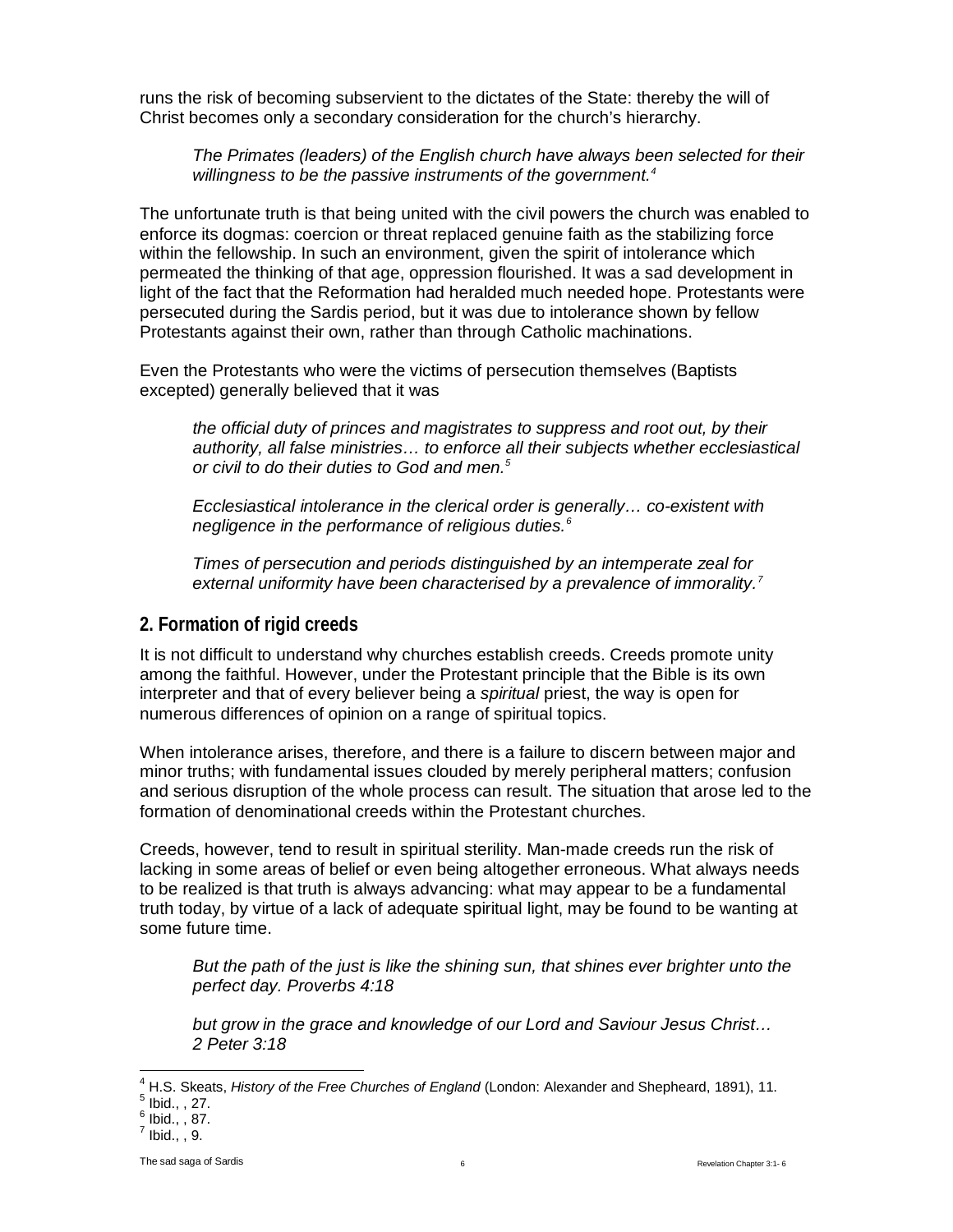As a consequence, as true believers continued to grow in their knowledge of Bible truth they began to discover that some of the fundamental doctrines of their creed did not accord with Scripture. This meant that there was need for a revision of the creed. However the Reformation churches failed in their duty to God and to their congregations. Instead of studying Scripture to uncover new light they stuck with their traditions. As the official Lutheran catechism declares:

*God's word and Luther's Doctrine pure shall to eternity endure. [8](#page-6-1)*

By refusing to accept the light of truth a church places the opinion of men before the Word of God. This, ultimately, manifests itself in disloyalty to Christ.

## *…if you abide in my word you are My disciples indeed. John 8:31*

A church must continue to advance in truth: failure to do so results in spiritual death.

## <span id="page-6-0"></span>**3. Adherence to certain unscriptural doctrines**

The main false doctrines adhered to during the Sardian period are as follows:

## **Sacramentalism**

This belief holds that by partaking in Holy Communion, salvation is administered to the believer. This Sacramentalism discourages evangelistic endeavor and thereby undermines the spiritual life in the church. The evangelical belief, on the other hand, holds that the Lord's Supper is simply a memorial of Christ's death and that salvation is obtained solely by faith in Christ as our Saviour: faith which is sparked by the good news received through the proclamation of the gospel.

## **Predestination**

The concept of predestination derives from paganism. It was introduced into Catholicism by St. Augustine and marched into Protestantism through both Luther and Calvin who had been Augustinian monks.

Predestination teaches that even before birth one is either chosen to enjoy eternal life or suffer eternal torment - the individual has no choice in the matter whatsoever. This belief, therefore, denies the individual freedom of the will in the attainment of salvation. This view was held by the majority of Protestant believers in the Sardian period. Such a belief, tragically, inhibits evangelistic endeavour. It would stand to reason that if one's destiny was already decided there need be no urgency in proclaiming the gospel of salvation to lost souls – their fate was already sealed. Perhaps this explains why the Protestant churches of the Reformation period had almost no compulsion to engage in foreign missions. This was surely a sign, above all others, of spiritual death.

## **Original Sin**

The doctrine of Original Sin is a false concept. This belief misrepresents God and ultimately portrays Him as a monster. Essentially it states that all infants are guilty of Adam's sin from the time of their birth and as a consequence are deserving of God's wrath. Scripture, on the other hand, emphatically teaches that infants are counted

<span id="page-6-1"></span><sup>8</sup> Martin Luther, quoted in C.F.W. Walther, "Why Do We Call Ourselves Lutherans?," *The Lutheran Witness* 12, no. May 7, (1894), 529.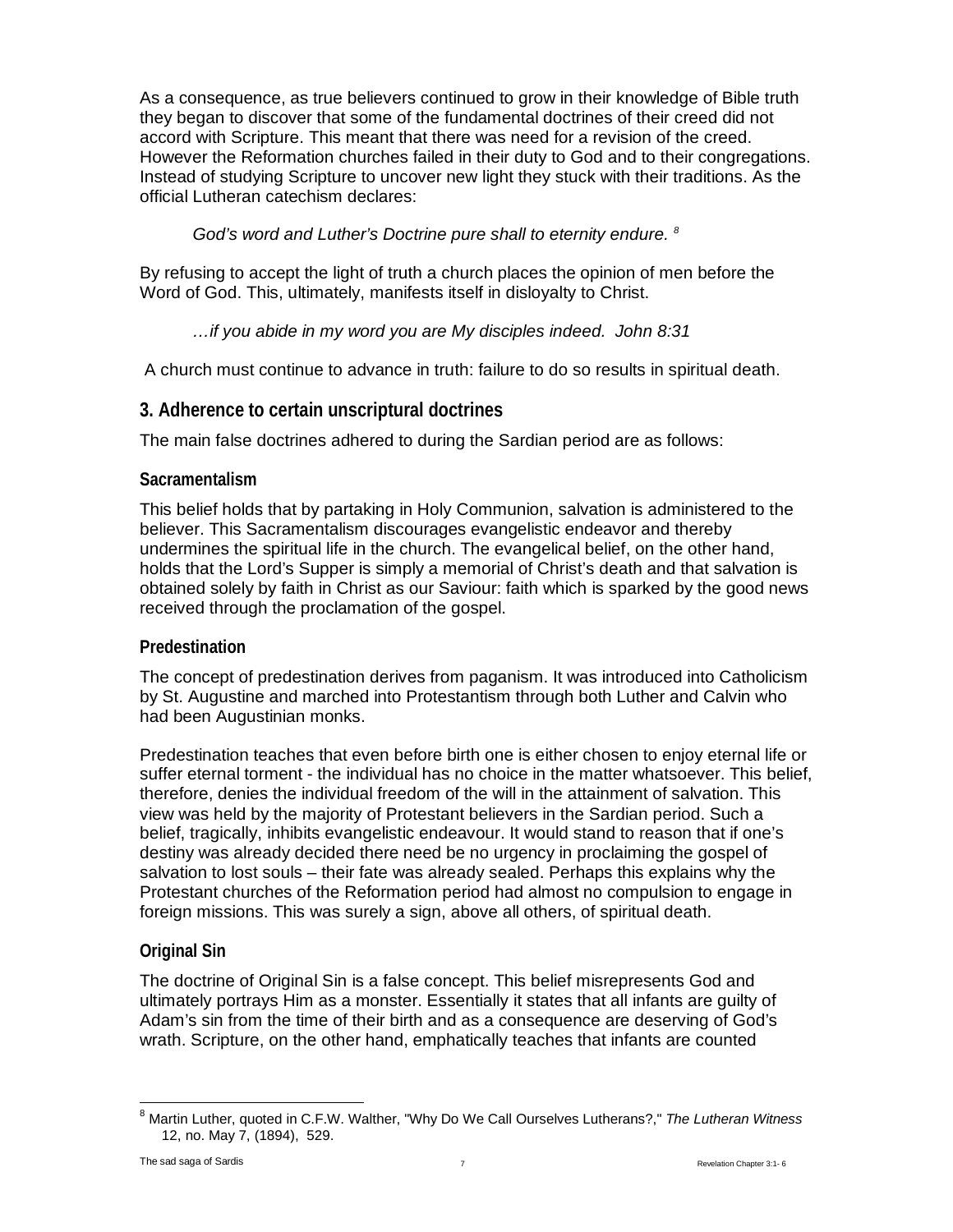innocent by God<sup>9</sup> - until they reach the age of understanding.<sup>[10](#page-7-1)</sup> Sin is, and has always been, the deliberate and willful transgression of God's law.

The doctrine of Original Sin holds that sinful nature is in itself the failure which is sin, whether one chooses to actively transgress or not. It holds that because all humans are born in this depraved state it is impossible, even by the grace of God, for any person to fully obey God. This concept provides the rationale for infant baptism, the cleansing of the infant from its inherited sin. Once this rite is performed the infant is supposedly assured of salvation. However this belief is unscriptural and militates against spiritual growth because it denigrates the necessity for a personal acceptance of the gospel and the possibility of the joyful fulfillment inherent in living a holy life.

The absurdity of the doctrine of Original Sin was demonstrated by the fact that personal conversion, even as it related to ministers of the gospel, seems not to have been anticipated as a necessary requirement of devout service. It was a similar case with infant baptism, supposedly providing an almost magical efficacy that enabled the procurement of salvation. It also extended to the sacraments, the partaking of the body and blood of Christ in the Lord's Supper which supposedly was a means of grace even in case of the most immoral and irreligious individuals… the spiritual forces that were involved in the great Anabaptist movement had been crushed out.<sup>[11](#page-7-2)</sup>

In essence, the doctrine of Original Sin amounted to the concept of salvation *in* sin, instead of salvation *from* sin.

#### *…He will save His people from their sins. Matthew 1:21*

This pernicious doctrine is stultifying because it hinders the believer from aspiring to holy living in obedience to all that God commands.

#### *For this is the love of God that we keep His commandments... 1 John 5:3*

One heartening development, however, in contrast to the general belief of the day, saw the General Baptists of Somerset, England agreeing in 1691 upon a Confession of Faith which has had long-standing ramifications. This was a rejection of the Calvinistic doctrine permeating most churches of that period.

This Confession denounced the doctrine of Original Sin an inherent trait as both irrational and unscriptural. It also abjured the doctrine of Reprobation (ie, the concept that there is no opportunity of salvation at all for some individuals). Further, the General Baptists pronounced that the grace of God extends to the whole world and the perseverance of the saints is declared to be dependent on their own conduct.<sup>12</sup>. If any person falls short of salvation, it is because those individuals have so willed it; not God.

## **An erroneous view of justification by faith**

Calvinists in particular have had an erroneous view of justification by faith from the very outset. Their view propounds that justification by faith is only forensic– that the believer is declared to be righteous only in a judicial sense*,* without the necessity of a mental and spiritual transformation. Biblical justification, which results in a divine pardon, teaches

<span id="page-7-2"></span><span id="page-7-1"></span><span id="page-7-0"></span><sup>&</sup>lt;sup>9</sup> NKJV Jeremiah 2:34, 19:4-5; Deuteronomy 1:39.<br><sup>10</sup> James 4:17.<br><sup>11</sup> A.H. Newman, *A Manual of Church History* (Philadelphia: American Baptist Publication Society, 1900), 2:35.<br><sup>12</sup> H.S. Skeats, 130.

<span id="page-7-3"></span>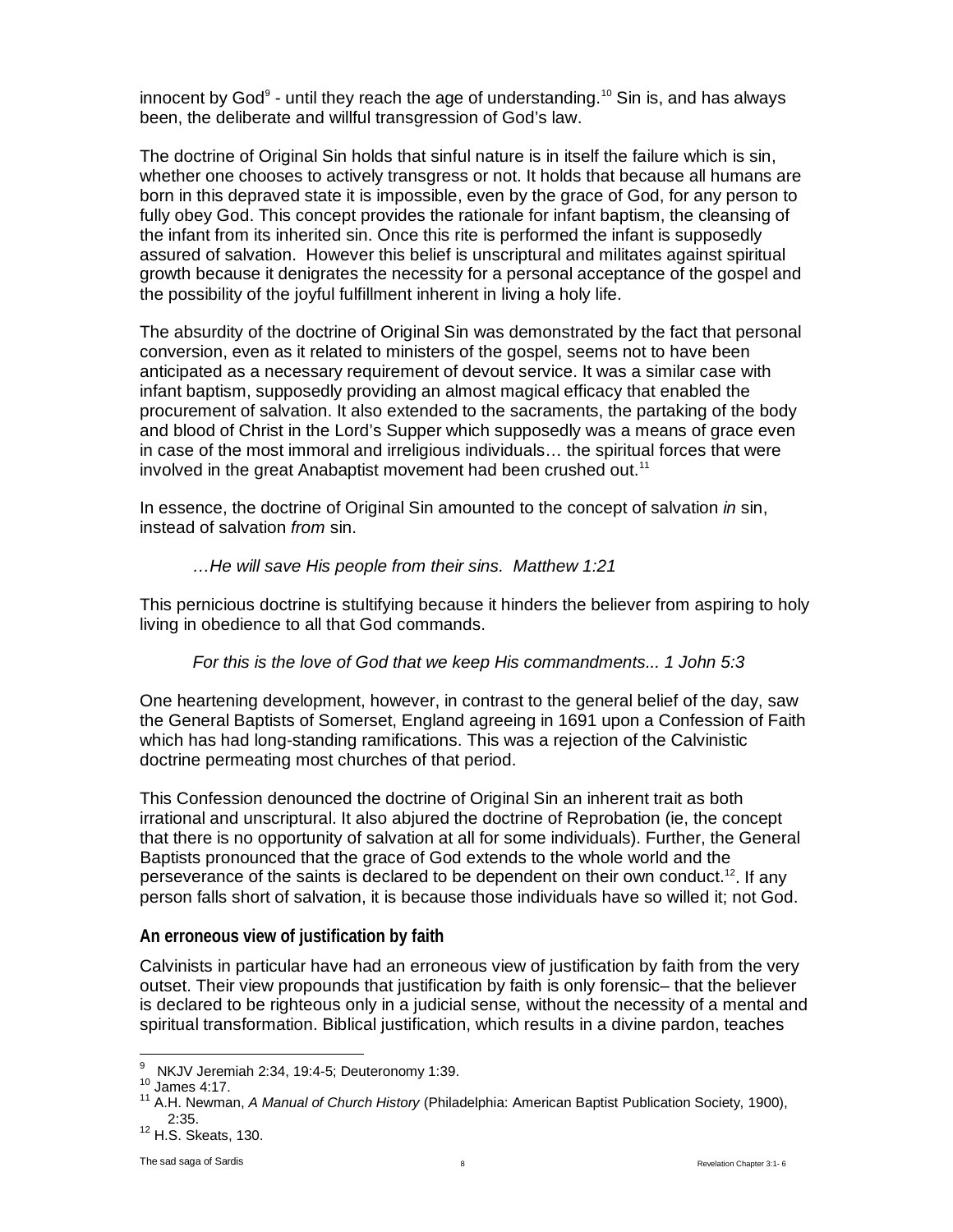that when an individual accepts Jesus Christ as their substitute for sin this inner change necessarily follows when it involves genuine conversion.

## *…be transformed by the renewing of your mind… Romans 12:2*

*I will give you a new heart* (mind)*... Ezekiel 36:26*

Calvinism also holds that once justification by faith is experienced it cannot be lost, that justification covers all *future* sins as well as those that are past. In principle the doctrine of justification by faith is reduced to a simple and inadequate formula: *once saved, always saved*. Also, in their view, justification by faith means that because the individual has already been judged righteous there is no further need of a future judgment that involves the believer.

These views about justification by faith were another cause of the spiritual decline of the churches of the Reformation and continue to play spiritual havoc with those who espouse them to this day.

## **Antinomianism**

This means *anti-law* or *no law*. It is the belief that Christians have no need of the law of God as a guide in their lives. Not surprisingly this view is a natural outcome of the particular tenets of Calvinism. However, what should be considered is that while Christ through His atoning death delivers a person from the curse or penalty of the law, He does not deliver them from the obligation of keeping the law - the divine standard of Christian behaviour. While Christians are not under the law's condemnation, they are still under its direction. And while commandment keeping does not save anyone from sin's guilt, it is the outward symbol of the individual's salvation by grace.

*If you love me, keep my commandments. John 14:15*

*For this is the love of God, that we keep His commandments. And His commandments are not burdensome. 1 John 5:3*

Calvinism doctrine that it is impossible for believers, even by God's grace, to keep His commandments was one of the chief causes for the appalling spiritual decline of the Reformation churches. The false idea that Christ has kept the law on our behalf, abnegating our need for obedience to His statutes, has denied many the spiritual joy inherent in devout faithfulness.

*The spiritual declension which had been manifest in England just before the time of Wesley, was in a great degree the result of Antinomian teaching.[13](#page-8-1)*

## <span id="page-8-0"></span>**4. The Counter Reformation**

The Counter Reformation was a powerful, concerted effort by Rome to destroy Protestantism. The Counter Reformation involved five strategies

- 1. The recognition and employment of the order of the Jesuits
- 2. The convening of the Council of Trent
- 3. The invention of false system of interpretation of Bible prophecy in order to remove the stigma of being the Antichrist from the Roman Church.

<span id="page-8-1"></span>The sad saga of Sardis and Sardis and Sardis and Sardis and Sardis and Sardis and Sardis and Sardis and Sardis Africa and Sardis and Sardis and Sardis and Sardis and Sardis and Sardis and Sardis and Sardis and Sardis and S <sup>13</sup> Ellen G. White, *The Great Controversy* (Mountain View, CA.: Pacific Press Publishing Assn., 1898), 260.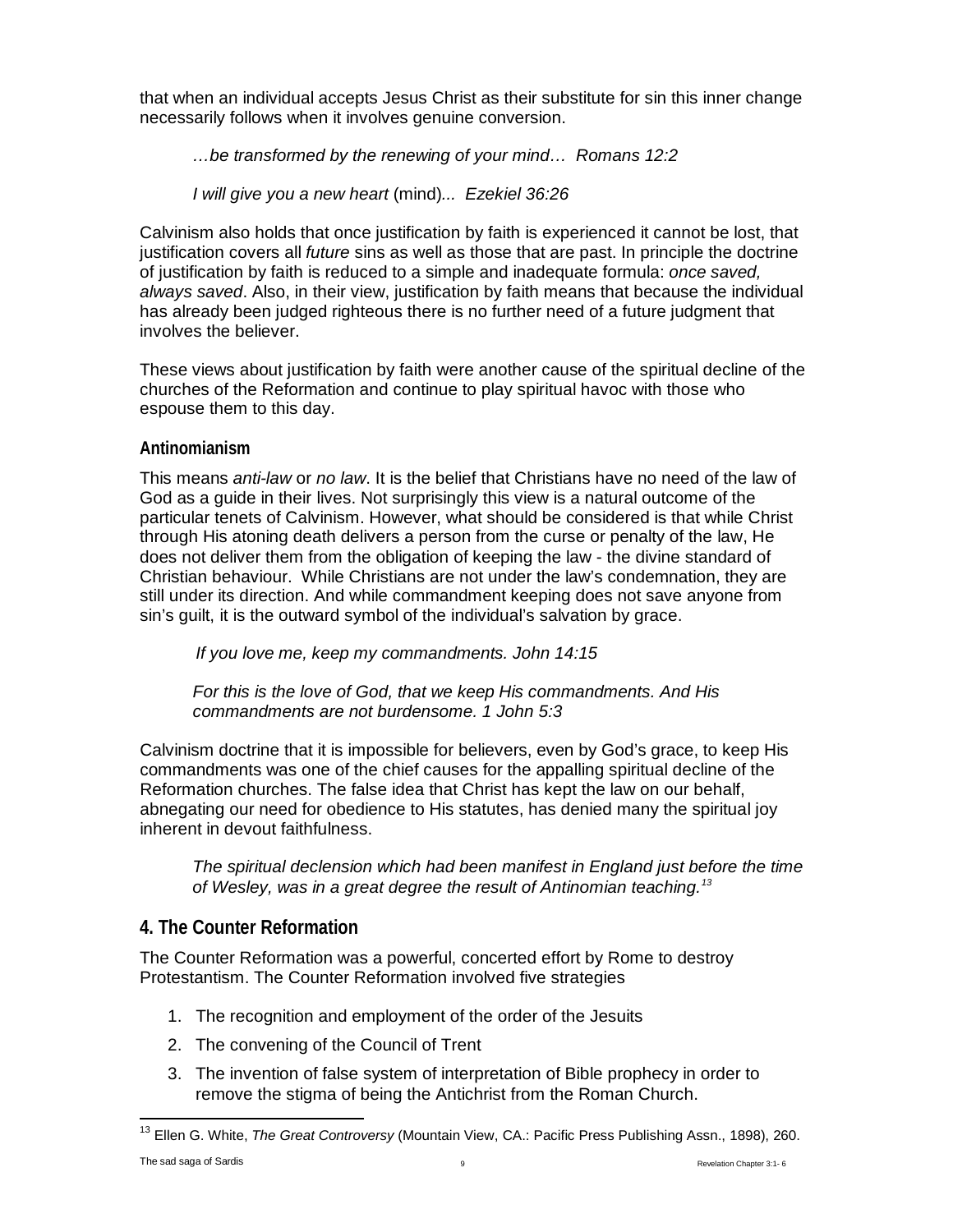- 4. The establishment of the index of prohibited books.
- 5. The renewal of persecution.

The main agency employed in the Counter-Reformation was the Society of Jesus – the Jesuits. This organization originated with Ignatius Loyola of Spain (inspired by occult powers) with the express purpose of destroying the enemies of the Catholic Church, especially Protestantism.<sup>[14](#page-9-0)</sup>

*The Jesuits maintain ignorance and oppose light…. They know but one law… they call 'authority'. To a superior they submit life and conscience. To their order they sacrifice individuality… They have but one family, one fortune, one end and all three are included in the word 'community'. And this 'community', as its whole history attests… is nothing less than 'a universal conspiracy' against all rights and every power in the world. [15](#page-9-1)*

When this society is carefully investigated it is evident that it is one of the most diabolical systems of human invention. Perhaps the most appalling feature is that it garbed itself in the pure and lowly robes of Jesus Christ.

The evidence proclaimed by the Protestant Reformers that the Antichrist applied to the Papacy impelled millions to forsake Mother Church. Rome was desperate to neutralize the impact of these Protestant teachings. The Jesuits counterattacked and while they led in each of the five counter-reformation initiatives, their most effective strategy, the one which did most damage, was the creation of false interpretations of the prophecies of Daniel and Revelation. These were deliberately designed to shift the stigma of *Antichrist* from the Papacy elsewhere, and to apply it to other epochs.

Two schools of thought were formulated by the Jesuits regarding the Antichrist in order to shift the focus away from Rome. These were termed *Preterism* and *Futurism*. Preterism proclaimed that Antichrist applied solely to a figure in the past, such as the Emperor Nero, while Futurism projected Antichrist into a future era, closer to the time of the Second Advent of Christ.

*It was this united Protestant stand on the Papacy that became the spring of their reformatory action. It was this clear understanding of the prophetic symbols that led them to protest against Rome with such extraordinary courage and effectiveness, nerving them to break with her and to resist her claims, even unto death.[16](#page-9-2)*

The Jesuits then began a campaign of infiltration - at which they are masters. They used subterfuge to attend the universities, seminaries and churches of the Protestant churches and attempted to popularize Jesuitical interpretations of prophecy and Scripture. In the end they achieved remarkable success in undermining true biblical interpretation of prophecy, especially concerning the identity of the Antichrist.

## Dr. LeRoy Froom records the result as follows

*The Jesuits became entrenched in the universities. They were among the best teachers in the land and held public disputations. Even Protestants began to send* 

<span id="page-9-0"></span><sup>&</sup>lt;sup>14</sup> Theodor Greisinger, *The Jesuits - a Complete History* (London: W.H. Allen and Co., 1903), 2:Ch.2.<br><sup>15</sup> G. Wainwright, *Ritualism, Romanism and the Reformation* (London: S.W. Partridge and Co., Ltd., 1879),

<span id="page-9-2"></span><span id="page-9-1"></span><sup>454.</sup> <sup>16</sup> Le Roy Froom, *The Prophetic Faith of Our Fathers* (Washington, DC: Review and Herald, 1954), 2:485.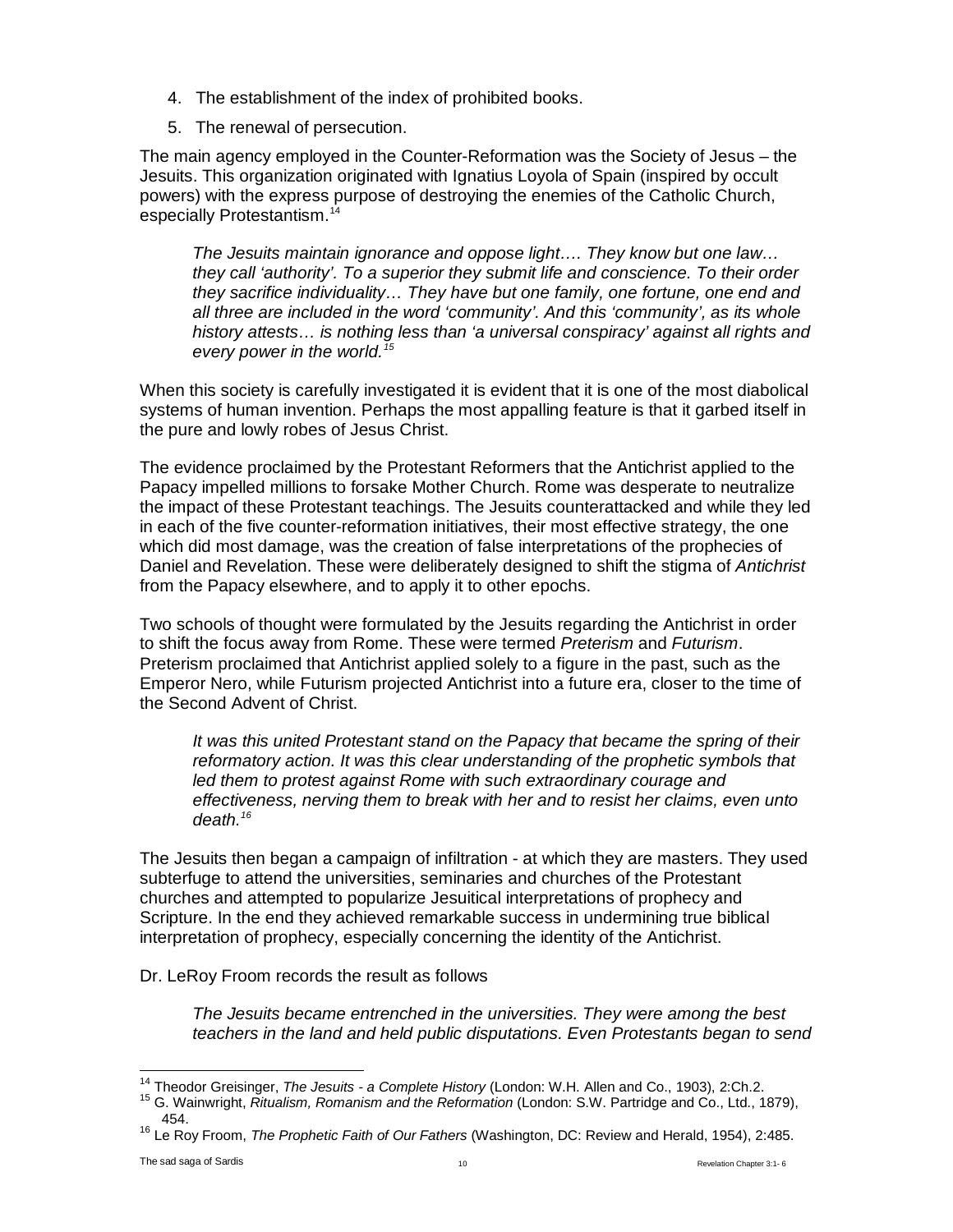*their children to them because of the scholastic progress they could make. Thus the great Reformation began to be outflanked in its own fastnesses and its conquests were checked[.17](#page-10-1)*

The natural outcome of this clever counter by the Jesuits was that the promulgation of the notion of Rome as the Antichrist diminished in importance over time.

*When the Jesuits came to the rescue of the Papacy, they found it in extreme peril, but from that moment the tide of battle turned. Protestantism, which had during a whole generation carried all before it, was stopped in its progress and rapidly beaten back from the foot of the Alps to the shores of the Baltic. [18](#page-10-2)*

## <span id="page-10-0"></span>**5. The Age of Reason**

The fifth cause of the decline of the Reformation churches was the advent of the Age of Reason. In the religious realm it began with the favorable reception given to Unitarianism (where there is only one Person in the Godhead) and the rejection of the Trinity. It followed in the wake of an extreme but understandable reaction to the sundering of the Anglican Church's authority over the minds of men around 1720<sup>19</sup>. It was the first form taken by rationalism after intellectual freedom had been finally secured.

*There was no class in England which did not feel relief from the removal of the weights which had been placed on the free movement of human thought. In no direction was this more visible than in theology. Men everywhere felt that they were at liberty to think for themselves. The natural and immediate result of this feeling was… the apparently sudden growth at this period of Unitarianism in England. [20](#page-10-4)*

This departure from orthodox thinking even spread through the ranks of the Anglican Church as well as to the dissenters and non-conformists churches.

*Unitarianism spread with unexampled rapidity. [21](#page-10-5)*

*The doctrine of the great founders of Presbyterianism could scarcely be heard from any Presbyterian pulpit in England. The denomination vanished as suddenly as it had risen; and excepting in literature, has left little visible traces of the greatness of its power.[22](#page-10-6)*

*Religion, whether in the Established Church or out of it, never made less apparent progress. The churches were characterized by a cold indifferentism. The zeal of Puritanism was almost as unknown as it was un-imitated…Everything was changing and until the change was completed… they seemed halfparalyzed.[23](#page-10-7)*

<span id="page-10-3"></span><span id="page-10-2"></span><span id="page-10-1"></span><sup>&</sup>lt;sup>17</sup> Ibid., 470.<br><sup>18</sup> T.B. Macaulay, *History of England* (Philadelphia, PA.: J.B. Lippincott & Co.), 2:53.<br><sup>19</sup> H.S. Skeats, 249.<br><sup>21</sup> Ibid., 235-236.<br><sup>21</sup> Ibid., 247.<br><sup>22</sup> Ibid., 248.<br><sup>23</sup> Ibid., 250.

<span id="page-10-5"></span><span id="page-10-4"></span>

<span id="page-10-7"></span><span id="page-10-6"></span>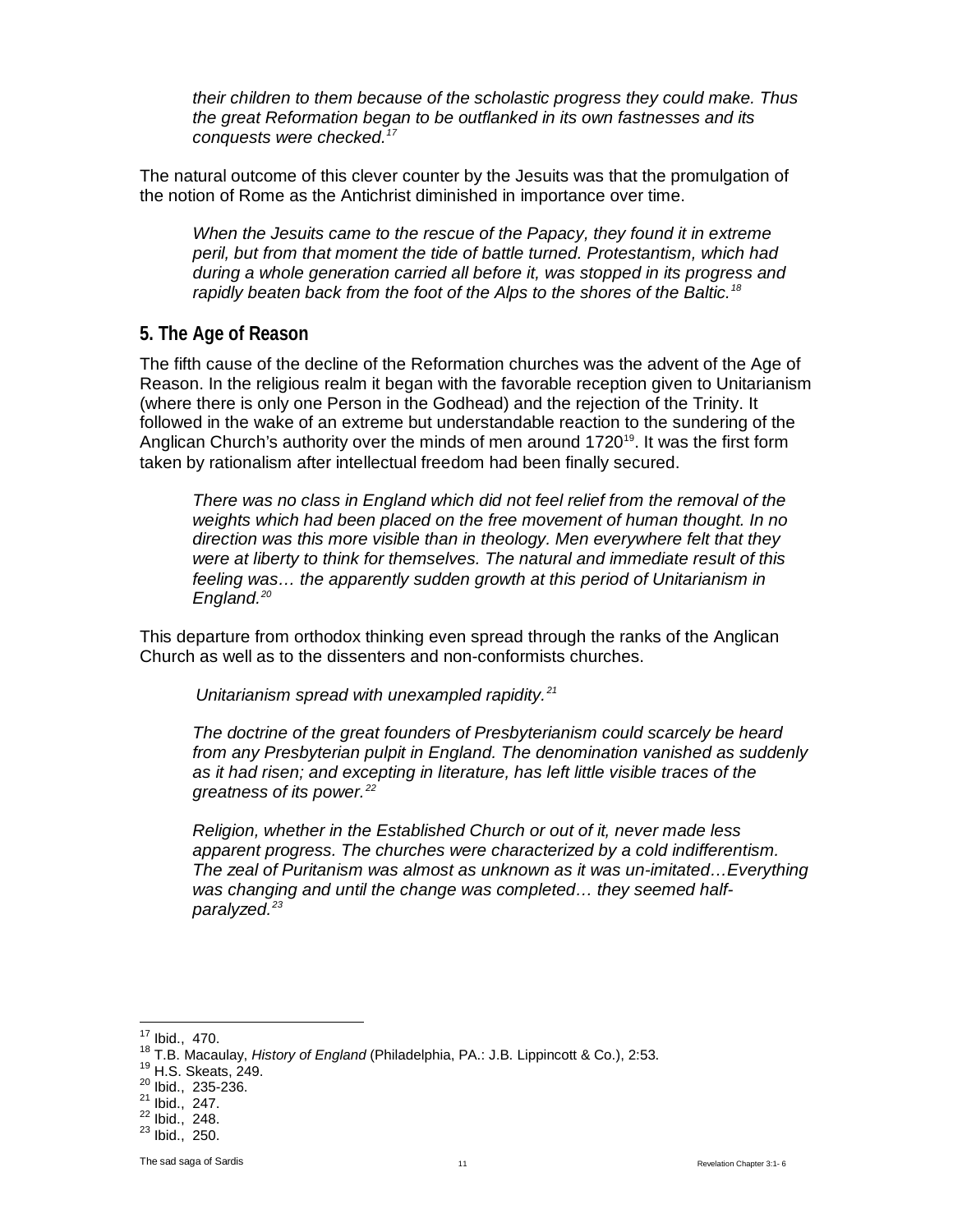*If they thought much of the deadness, ignorance and corruption around them they never thought of removing it… nothing that required great exertion or great sacrifice was either attempted or done during this period.[24](#page-11-0)*

At this time (1723) it was admitted by the Baptists that

*There was a 'great decay' of the Baptist interest in some parts of England.[25](#page-11-1)*

By 1700 Rationalism had reached its highest stage of development. Men of great intellectual ability, with lofty attainments and who were of true virtue promoted the philosophy of Deism. Propounding the pre-eminence of reason and enlightenment, this anti-Christian philosophy swept through Christendom and became a powerful instrument that undermined the Christian faith. The churches, consequently, were seriously affected by it and the Christian church in general suffered paralysis. Faith in Christ as humanity's Saviour reached its nadir.

Deism had an appalling impact particularly upon English society. We can confidently hold that it was this *Age of Reason* and *Deism* that crystallized the Sardis condition of the church, ie that it had a name that it lived but was in fact spiritually dead.

Notice the following remarks from Dr Fitchett concerning the  $18<sup>th</sup>$  century – the period in which Deism swept Christendom

*In some respects the 18th century is the most ill-used period in English history. It is the 'Cinderella of the centuries'. No one has a good word to say about it. Carlyle sums it up in a bitter phase: 'Soul extinct – stomach well alive'…The real scandal of England in the 18th century… is the general decay of religion which marked its first fifty years…only by an effort can we realize the condition of England in 1703… Christianity came near its death swoon in that sad age[.26](#page-11-2)*

Fitchett states:

*There was open revolt against religion and against churches in both the extremes of English society…the poor… were ignorant and brutal to a degree which it is hard to conceive. The rich, to an almost utter disbelief of religion, linked a foulness of life now happily almost inconceivable'…The fatal thing in the religion of that age, was that it had ceased to be a life, or to touch life…Christianity in England, at the beginning of the 18th century was… a circle of dead fibres.*[27](#page-11-3)

Happily, this eventuality prompted some of the best Christian thinkers of England to stand up in defense of the faith of Christ, and of the Bible as the Word of God. Their efforts were not in vain because their success was unrivalled.

*With such an exhibition of power and scholarship arrayed against it, it is not surprising that Deism, as an intellectual theory, was quickly beaten from the field of controversy and that practical and vital religion did not gain from its defeat.* 

*They forgot the internal evidences of the truth of Christianity… they neglected to a lamentable extent, one of the chief means of saving souls… of treating* 

<span id="page-11-1"></span>

<span id="page-11-0"></span><sup>&</sup>lt;sup>24</sup> Ibid., 251.<br><sup>25</sup> Ibid., 257.<br><sup>26</sup> W.H. Fitchett, *Wesley and His Century* (London: G. Bell, 1906), 11-15.<br><sup>27</sup> Ibid., 5.

<span id="page-11-3"></span><span id="page-11-2"></span>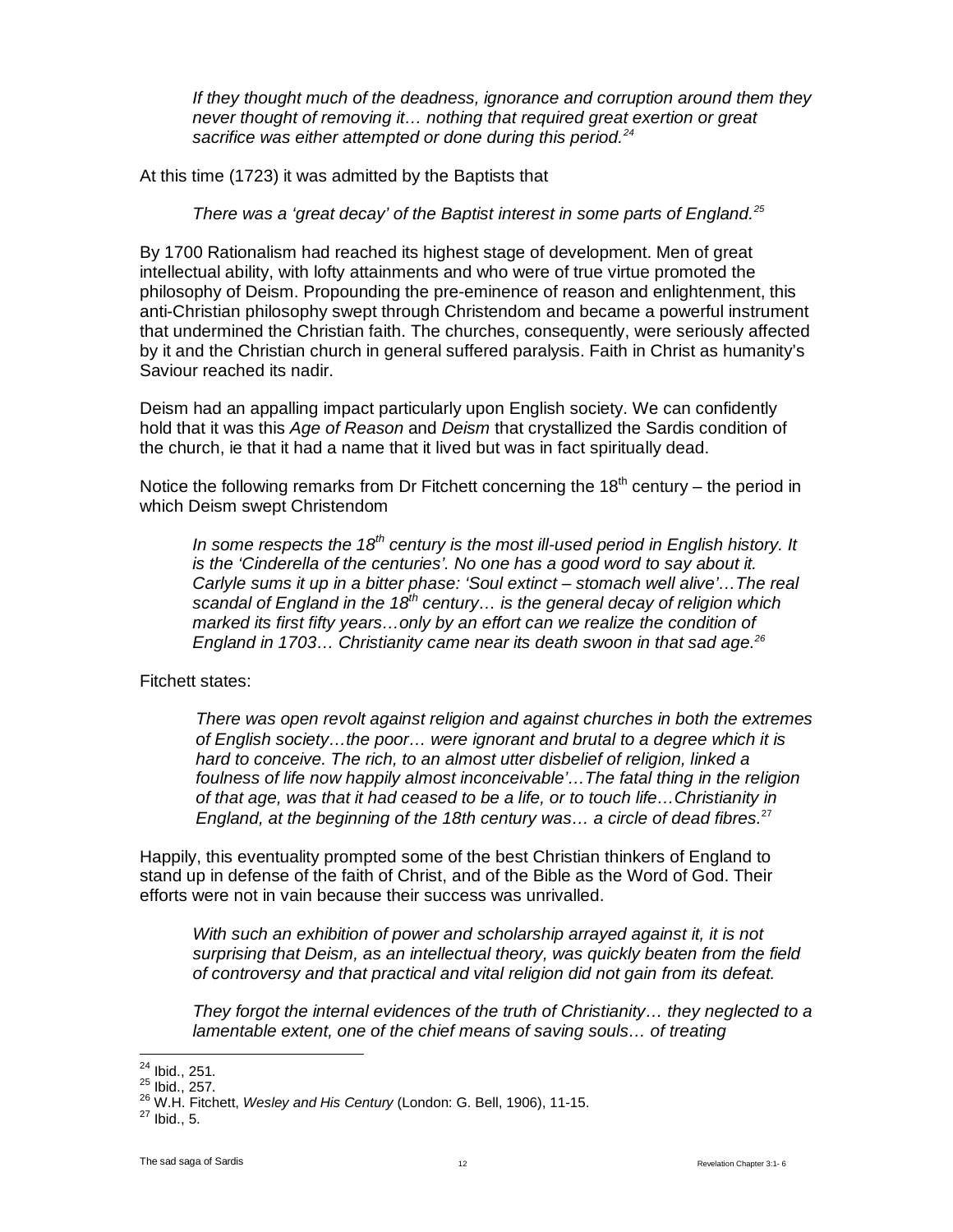*Christianity as an intellectual creed, a system of morals and a means of virtue... Christian preachers exercised little influence on either the morals or the religion of the people… faith as a vital power scarcely existed in less degree, preaching… was cold and heartless. [28](#page-12-2)*

*As it is impossible for Nonconformity... to live and extend without its adherents possessing in an unusual measure, personal piety and the spirit of self-sacrifice, its comparative decline, under the influences of the age of reason, was obvious. [29](#page-12-3)*

## <span id="page-12-0"></span>**Christ's admonition**

#### *Be watchful, and strengthen the things which remain, that are ready to die: for I have not found your works perfect before God…hold fast and repent… v2-3*

This immediately indicates that though the church was dying, there was hope for Sardis.

*The gates of hell shall not prevail against the church of Christ. Matthew 16:18* 

*…the things which remain…*

No doubt this referred to the elements of true Christianity that still existed in the minds of a remnant of God's people. The Christian faith as held by the Protestant churches had received a buffeting, but all was not lost. Christ called them to remember how they had been led initially into the light of truth.

## *Remember therefore how you have received and heard; hold fast and repent… v3*

In all likelihood this was a call to remember how these churches of the Reformation had commenced and how Christ was to be the first principle in their lives. They were to remember how the light of the gospel had beamed through the darkness of error and were to reacquaint themselves with their simple faith in the Word of God and their wholehearted acceptance of Christ as Saviour and Lord.

*…hold fast and repent…*

Hold fast to the Word: repent from any departure from it. Repent of the neglect they had shown to their personal relationship to Christ with its resultant stunted spiritual growth and dead formalism.

## <span id="page-12-1"></span>**Christ's warning**

## *…Therefore if you will not watch, I will come upon you as a thief and you will not know what hour I will come upon you. v3*

The meaning of this statement is unequivocal: Christ would call upon the believers in Sardis without warning, seated in judgment and metering out punishment if they failed to respond to His call. This event is often applied to the Second Advent of Christ, but its primary application is always to the church period when believers were on the point of

<span id="page-12-3"></span><span id="page-12-2"></span> $^{28}$  Ibid., 264-265.<br> $^{29}$  Ibid., 266.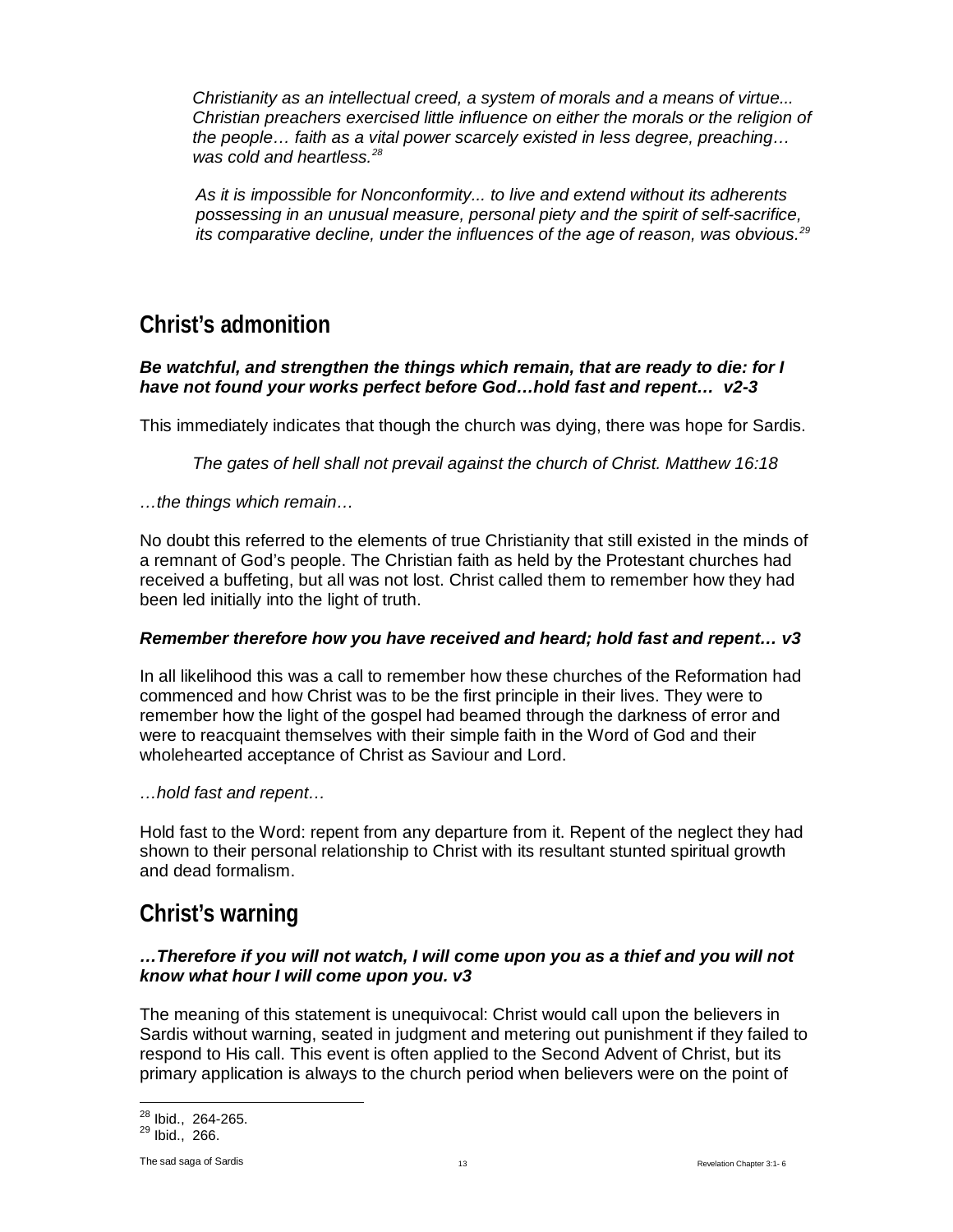spiritual death. It represents judgment or punishment within the contemporary context. This statement, therefore, could be made to apply to the Second Advent only in a secondary sense. God's people were instructed not to expect the Second Advent until *after* the man of sin – the Papacy – had reigned in the Christian church (2 Thessalonians 2:1-5). The Papacy's reign ended in 1798 and that date marked the commencement of *The Time of the End* or *the last days.*[30](#page-13-1)

## <span id="page-13-0"></span>**Promise to the faithful**

#### *You have a few names even in Sardis who have not defiled their garments; and they shall walk with me in white, for they are worthy. v4*

Who could these worthies be who had 'not defiled their garments' during the Sardian period? Some commentators believe that the description applies chiefly to believers during the latter end of the period when the church was experiencing spiritual decline, however spiritual decline was the prevalent trend throughout most of the Sardian period as fellowship after fellowship experienced spiritual stagnation.

The following groups may be seen as representing the few names that walked in white. These were the overcomers in this trying period of intolerance, controversy and persecution.

- **Anabaptists -** faithful evangelicals who laid down their lives rather than reject truth and disobey God.
- **The Early Puritans**
- **The Brownists** who became the Congregationalists and included the Pilgrim Fathers.
- **The Baptists**, including Seventh-day or Sabbatarian Baptists. The Sabbatarian Baptists were quite numerous in England at this time.<sup>[31](#page-13-2)</sup>
- **The Pietistic Movement** in Germany.

*The name of Pietists was given… by its enemies, as a term of ridicule, like that of Methodists somewhat later in England… The Lutheran church…by the 17th century had become a creed-bound theological and sacramentarian institution, with almost the absolutism of the Papacy. Christian faith had been dismissed from its seat in the heart, where Luther had placed it, to the cold regions of the intellect.... dogmatic formularies… usurped the position...assigned to the Bible alone, and as a consequence... the Bible was neglected in the family, the study, the pulpit and the university.* 

*Instead of… the priesthood of all believers, the Lutheran pastors had made themselves a despotic hierarchy. …In the Reformed church*…(there was) *a dogmatic legalism which imperiled Christian freedom and fostered selfrighteousness.*

<span id="page-13-1"></span><sup>30</sup> A.P. Cooke, ed. *Time No Longer*, 2nd ed. ed., Understanding Revelation (Sydney: Self-published, 2010),

<span id="page-13-2"></span><sup>&</sup>lt;sup>31</sup> W.L. Emerson, 89-165.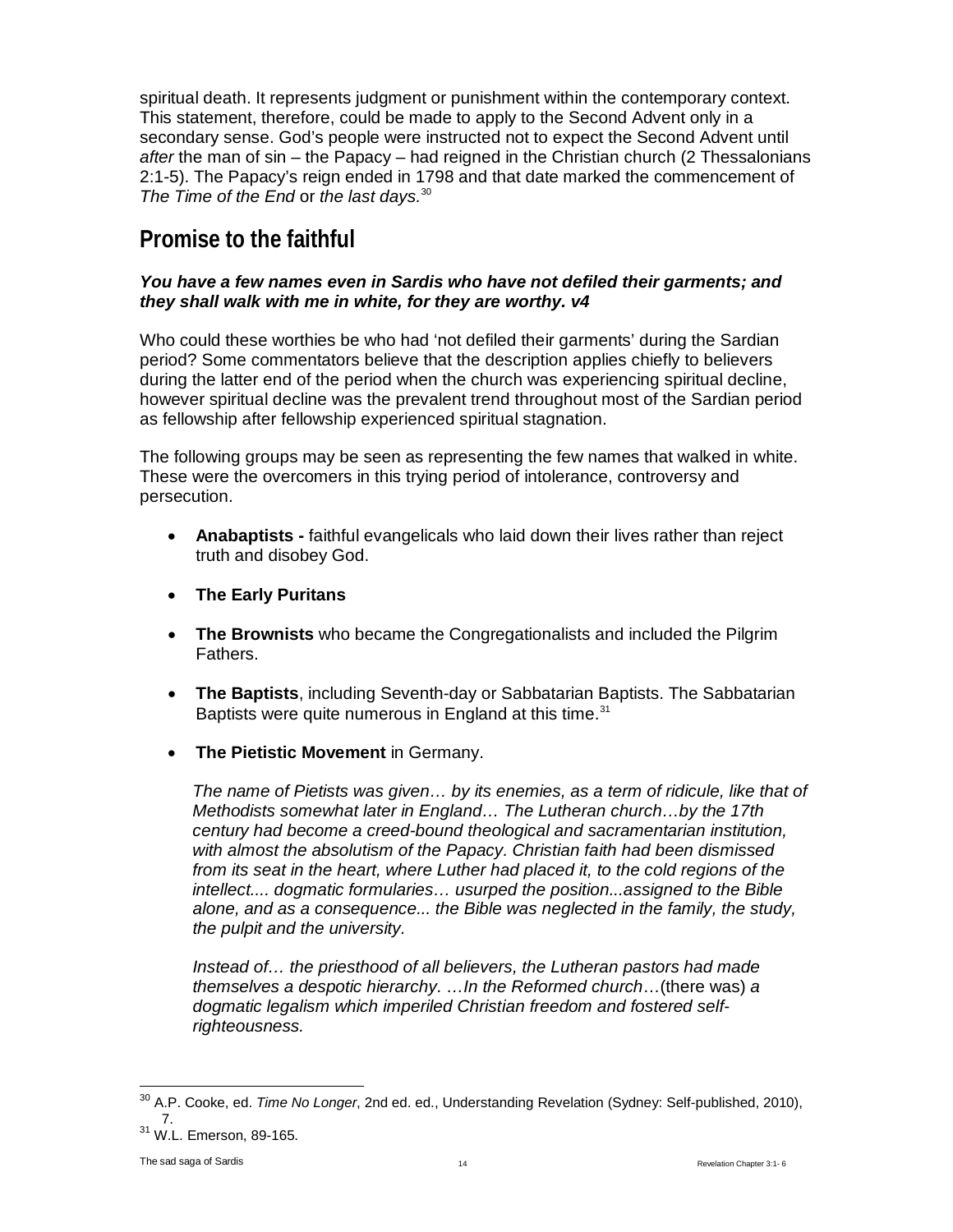*As forerunners of the Pietists*...(were) *powerful voices...bewailing the shortcomings of the church and advocating a revival of devout and practical Christianity. Amongst them were Johann Arndt* (author of) *"True Christianity" and other theologians inclined to practical Christianity. The direct originator was Philip Spener (1635-1705). He was influenced initially by Arndt's writings. At Geneva he was greatly moved by the preaching and piety of the Waldensian professor, Antoine Leger. [32](#page-14-0)*

Spener submitted six proposals for religious reform

- 1. The study of Scripture in private meetings
- 2. The laity sharing in church government
- 3. The practice of Christianity must attain knowledge of it
- 4. A sympathetic and kindly treatment of dissidents and unbelievers
- 5. Re-organization of theological training in the universities, giving prominence to devotional life
- 6. A different style of preaching: instead of mere pleasing rhetoric, the implanting of Christ in the new man by faith.

*Spener deeply offended most Lutheran theologians and pastors but some adopted his proposals. The fundamental difference between Lutheranism of the day and Pietism was their conception of Christianity. Pietism held that it chiefly consisted of a change of heart and holiness of life, while the orthodox held that it consisted mainly in correctness of doctrine. August Franke succeeded Spener and the Pietists spread over all middle and northern Germany. They shunned all common worldly amusements, such as dancing, the theatre and public games[.33](#page-14-1)*

*The new university at Halle under Franke and other Pietists became Pietism's educational centre and wielded great spiritual influence. Count Zinzendorf (1700- 1760) was converted to Pietism at Halle. He set up a Pietistic centre at Herrnhut where the persecuted Bohemian and Moravian Brethren found refuge and revival. These were the remnant of the Hussites of Bohemia who had been driven out of their country by cruel and prolonged Catholic persecution. They formed the United Brethren and in them was witnessed the greatest example of the survival of the Church of Sardis…* 

*They promulgated the gospel among non-Christians and heathen such as had not been seen for centuries. They founded mission stations in Greenland, West Indies, South Africa and America. Eternity will reveal the true extent of their influence. Pietism produced other great Christian leaders who helped revive the*  faith of Sardis. With them the study of the prophecies of Daniel and Revelation *was revived. [34](#page-14-2)*

*Around 1700 many Pietists migrated from Germany and settled in Southern Russia, Transcaucasia, Hungary and Rumania.*[35](#page-14-3) *By 1735 persecution broke out against the Pietists and Moravians in Germany from the Lutherans. This led many to migrate. A colony settled in Georgia, America and later when the Moravians* 

<span id="page-14-1"></span><span id="page-14-0"></span><sup>&</sup>lt;sup>32</sup> *Encyclopedia Brittanica*, s.v. "Pietism." 21:593.<br><sup>34</sup> Ibid., 594.<br><sup>34</sup> Le Roy Froom, 2:696-703, 709-719.<br><sup>35</sup> Ibid., 713.

<span id="page-14-3"></span><span id="page-14-2"></span>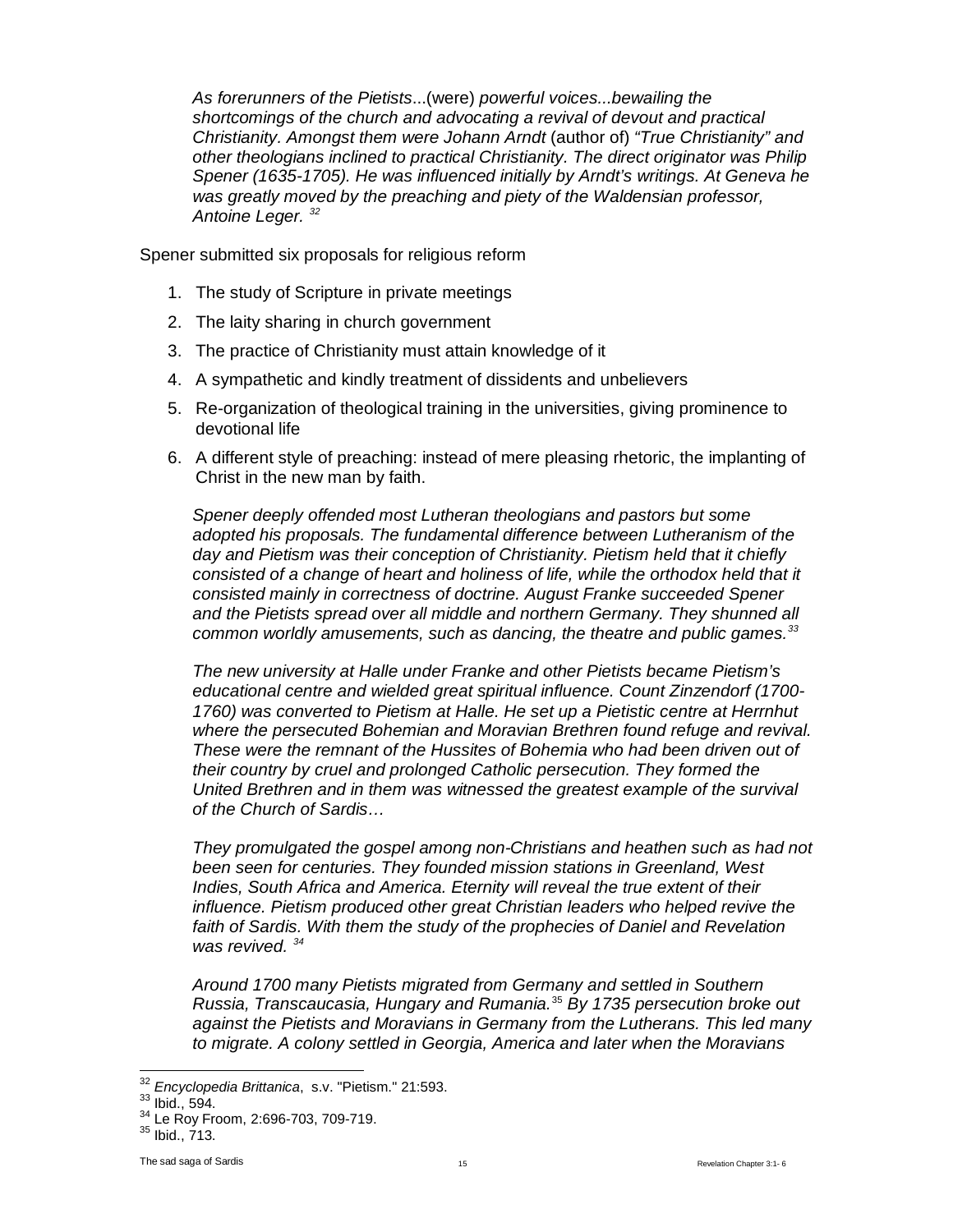*were expelled from Germany (1740) large numbers arrived in Pennsylvania where they established their churches. Some of these in their spiritual advance*  were led into the observance of the seventh-day Sabbath, including Zinzendorf *himself.[36](#page-15-3)*

*Pietism had run its course before the middle of the 18th century...it could claim to have contributed largely to the revival of Biblical studies in Germany and to have made religion once more an affair of the heart and the life and not merely of the intellect. It likewise vindicated afresh the rights of the laity in regard to their own beliefs and the work of the church against the assumptions and despotism of an arrogant clergy. It was...the last great surge of the waves of the ecclesiastical movement begun by the Reformation; it was the completion and the final form of the Protestantism created by the Reformation.[37](#page-15-4)*

In other words, the conclusion of Pietism finalized the Sardian period.

## <span id="page-15-0"></span>**Promise to the overcomer**

## <span id="page-15-1"></span>**White garments**

#### *He who overcomes shall be clothed in white garments…*

In v4 the white garments appear to represent moral purity by the use of the expression *not defiled*. This is the overwhelming connotation of the use of white garments in Scripture. During the Christian era it represents the righteousness of Christ with which the believer is spiritually clothed. It could also represent the literal clothing of the saints once they attain the Kingdom. The clothing the saints ultimately wear is described as a garment of light (Psalm 104:3) and is part of the spiritual body which the saints will possess in eternity. 1 Corinthians 15:42-44; Philippians 3:20-21

## <span id="page-15-2"></span>**Heaven's records**

#### *…and I will not blot out his name from the Book of Life; but I will confess his name before my Father and before His angels. v5*

What is this Book of Life which is mentioned throughout Scripture? It pertains to the records kept by heaven concerning the great controversy upon earth. The form that of these records take need not concern us: Scripture simply emphasizes that a divine record is kept.

There are different books described in Scripture which pertain to this phenomenon:

 $\overline{a}$ 

<span id="page-15-3"></span><sup>36</sup> W.L. Emerson, 176.

<span id="page-15-4"></span><sup>37</sup> *Encyclopedia Brittanica*, 593-594.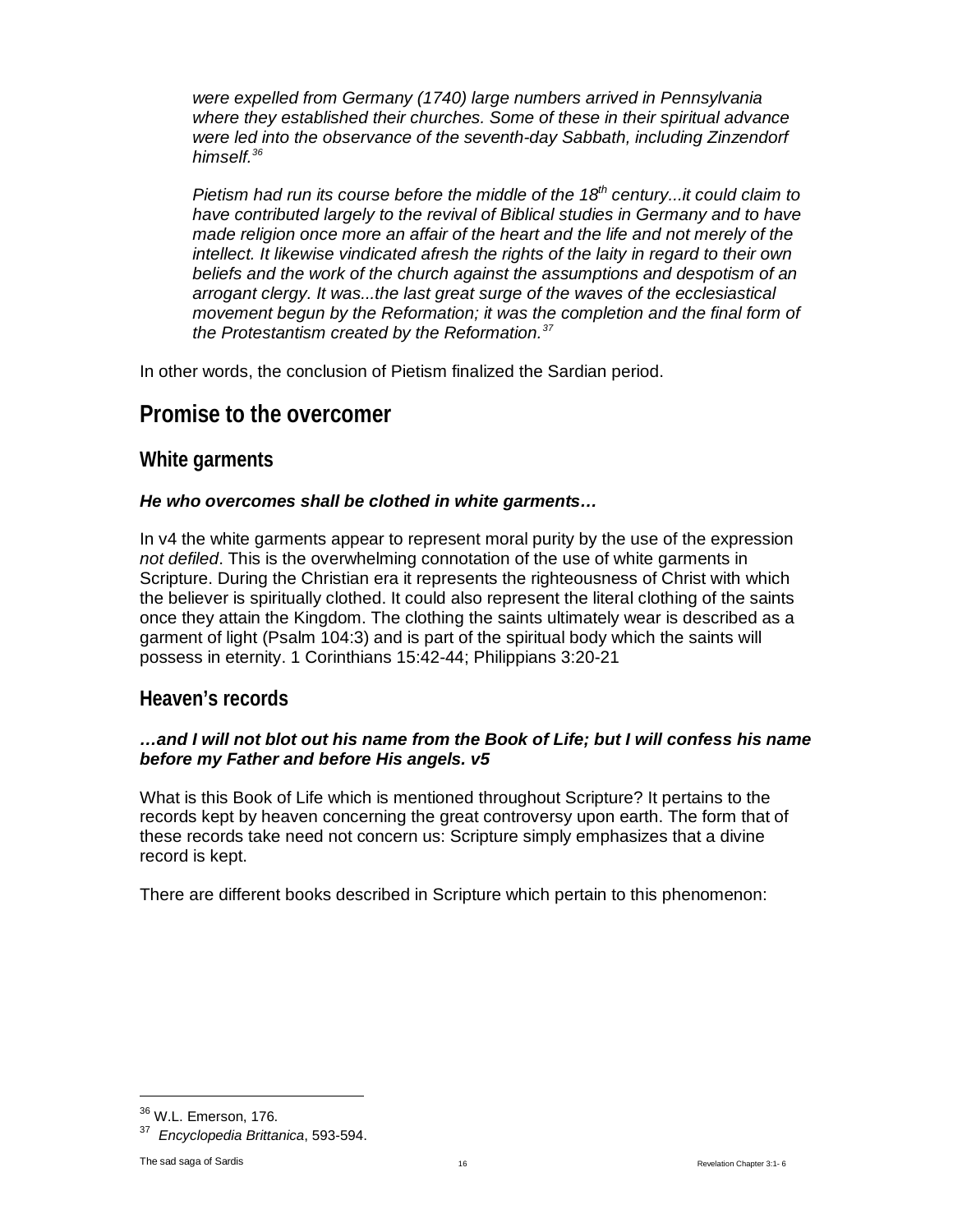## <span id="page-16-0"></span>**The Book of Life**

(Philippians 4:3; Revelation 13:8; 20:15) This is the birth register of all who are born again as sons or daughters of God. (Luke 10:20)

## <span id="page-16-1"></span>**The Book of Death**

This is the record of sin of the earth's inhabitants.

*For the wages of sin is death… (Romans 6:23).* 

This indicates that those who do not have the record of their sins erased through the blood of Christ receive the ultimate penalty.

*…your iniquity is marked before Me, says the Lord God. Jeremiah 2:22* 

*Now go, write it before them in a tablet, and note it on a scroll, that it may be for the time to come* (margin *the latter day*)*… Isaiah 30:8*

*Behold it* (Israel's sin) *is written before Me ... Isaiah 65:6*

## <span id="page-16-2"></span>**The Book of Remembrance**

This is the record solely of the righteousness of the saints: there is no record of the righteousness of anyone who is not a true believer (John 3:18).

*…a book of remembrance was written before Him for those who fear the Lord, and who meditate on His name. Malachi 3:16* 

*…Put my tears into your bottle; are they not in Your book? Psalm 56:8*

## <span id="page-16-3"></span>**Why does heaven need records?**

Why is there the need for records in heaven? Not because the Creator needs permanent minutes of what has occurred: they are kept for the sake of intelligent beings that God has created. These records will be required when this world comes under judgment. The Old Testament source from which John borrows his imagery is the book of Daniel, the meaning of which is God is Judge.

*I watched till thrones were put in place, and the Ancient of Days was seated: His garment was white as snow and the hair of His head was like pure wool. His throne was a fiery flame, its wheels a burning fire … A thousand thousands* (of angels) *ministered to him; Ten thousand times ten thousand stood before him: the court was seated, and the books were opened. Daniel 7:9-10*

*…And behold, One like the Son of Man* (Jesus Christ) *coming with the clouds of heaven! He came to the Ancient of Days* (the Father) *and they* (the clouds)*[38](#page-16-4) brought Him* (Jesus) *near before Him. Daniel 7:13* 

This is a judgment scene enacted after the reign of the four beasts (or kingdoms) of prophecy - Babylon, Medo-Persia, Greece, Rome - and the reign of the Little Horn. It will

<span id="page-16-4"></span><sup>38</sup> A.P. Cooke, ed. *Lightnings, Thunderings, Voices - <sup>a</sup> Glimpse of God on His Throne*, 17. The term *clouds* is sometimes employed in Scripture to represent the angels of God.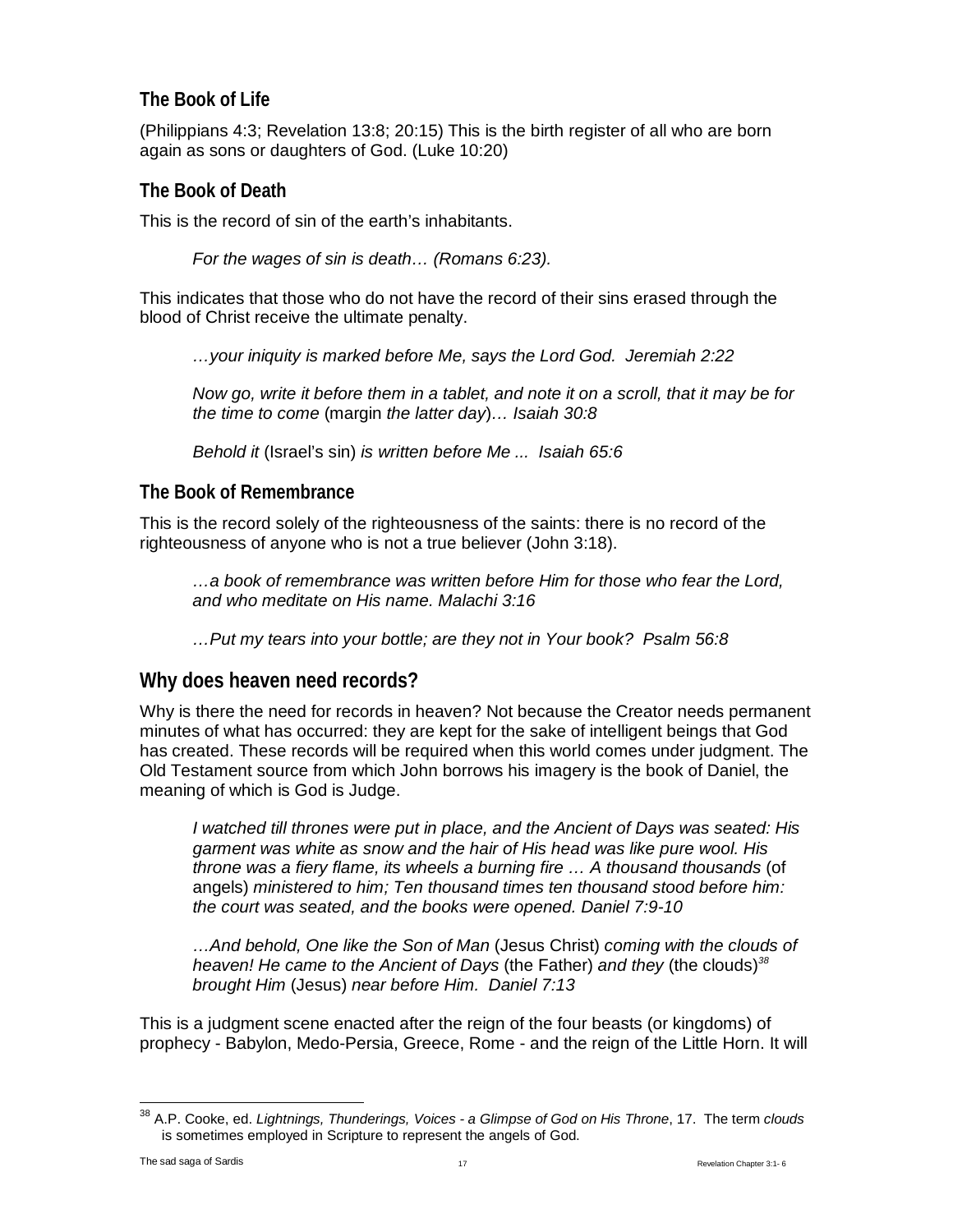be shown later that the Little Horn reigned from 538-1798.<sup>[39](#page-17-1)</sup> This judgment involves the people of God, ie those whose names have been recorded in the Book of Life. It is a public process of investigation of the records of the saints to determine the faithfulness of each individual who has professed gospel truth.

*For the time has come for judgment to begin at the house of God* (the church*); and if it begins with us* (believers) *first, what will be the end of those who do not obey the gospel of God? 1 Peter 4:17*

## <span id="page-17-0"></span>**Dealing with sin (blotting out)**

Other scriptures give glimpses of Christ's ministry relative to this judgment.<sup>40</sup> One major feature of this pre-advent, investigative judgment of God's professed people is the process of the blotting out of the records. For the non-believer/non-overcomer there is a sequence of two 'blotting outs'. For the overcomer there is only one blotting out which applies to this judgment.

*Some men's sins are clearly evident* (by confession), *preceding them to judgment… 1 Timothy 5:24.* 

The overcomer's record of sin is blotted out through the process of the priestly ministration of Christ on the overcomers' behalf.

*He who overcomes… I will confess his name before My Father and before His angels. Revelation 3:5* 

*…if he* (the believer) *turns from his sin and does what is lawful and right,… he will surely live; he shall not die. None of his sins which he has committed shall be remembered against him…. Ezekiel 33:14-16*

*Repent therefore and be converted, that your sins may be blotted out, so that times of refreshing may come from the presence of the Lord. Acts 3:19* 

The sin record of non-believers/non-overcomers, however, is retained, while their name and their record of righteousness are blotted out of the Book of Life and the Book of Remembrance. Concerning the record of their righteousness Scripture declares

*…the righteousness of the righteous man* (professing Christian*) shall not deliver him in the day of his transgression; .…* (if he) *commits iniquity* (and does not repent of it) *none of his righteous works shall be remembered. Ezekiel 33:12-13*

*But he who denies me before men will be denied before the angels of God. Luke 12:9*

The record of the sin of the non-believer is retained and they will be punished according to that record in the final judgment.

*When the righteous turns from his righteousness and commits iniquity, he shall die because of it. Ezekiel 33:18*

<span id="page-17-1"></span><sup>39</sup> A.P. Cooke, ed. *Antichrist 666*, 2nd ed. ed., Understanding Revelation (Sydney: Self-published, 2010), 13-

<span id="page-17-2"></span><sup>14.</sup> 40 A.P. Cooke, ed. *Time No Longer*, 21.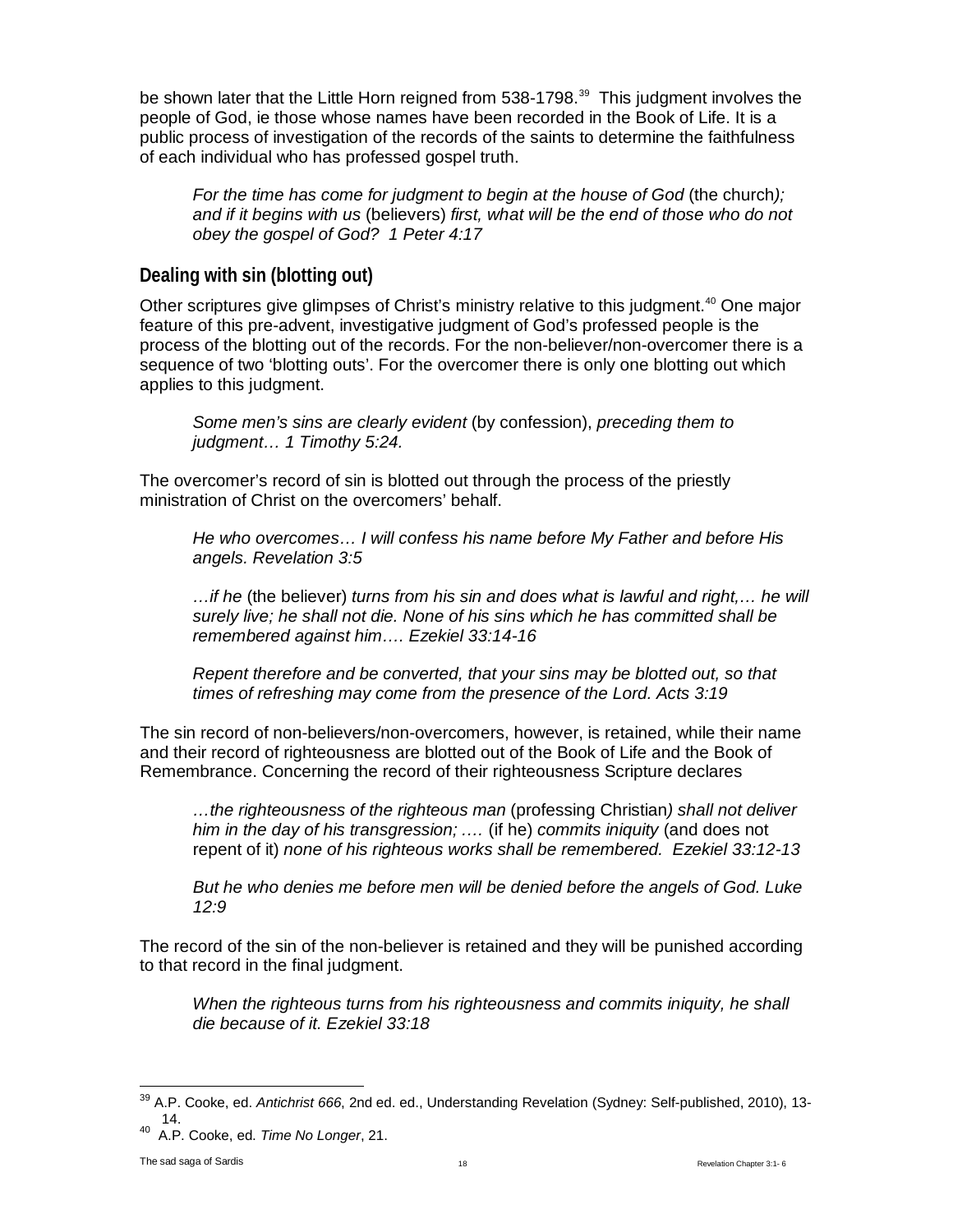*…Provide no atonement for their iniquity, nor blot out their sin* (record) *from Your sight…. Jeremiah 18:23*

*Do not cover their iniquity, and do not let their sin be blotted out from before You…. Nehemiah 4:5*

Concerning non-overcomers whose names had been originally recorded in the Book of Life, their names will be blotted out of that register.

*Let them be blotted out of the book of the living* (of life), *and not be written with the righteous. Psalm 69:28*

*….whoever has sinned against Me* (and not repented of it)*, I will blot him out of My book. Exodus 32:33*

*…let their name be blotted out. Psalm 109:13*

*Let me alone, that I may destroy them and blot out their name from under heaven… Deuteronomy 9:14*

*…and the Lord would blot out his name* (who turns from Christ to other gods) *from under heaven. Deuteronomy 29:20*

## <span id="page-18-0"></span>**Jesus' ministry**

All of the above procedures are part of the heavenly ministry of Jesus Christ during the final phase of His priestly ministration in the heavenly temple. This is the significance of the promise to the overcomer of the Sardis period. In the sobering investigative judgment his name will not be blotted out of the Book of Life, rather, Christ will confess his name before God and the attendant angels. Whoever Christ pleads on behalf of before God, that person is assured of divine acceptance and their sin record will be blotted out for all eternity.

In the light of the evidence for the pre-advent judgment, it may be relevant to discuss the two phases of the blotting out of sin as considerable confusion still exists on this matter.

What we have detailed above refers to the blotting out of the sin record by Christ in the heavenly assize. However Scripture also emphasizes another blotting out of sin: this concerns the guilt of sin. As far as the individual is concerned, not only is this more important and more vital, it must also precede the blotting out of the *record* of sin, significant as that may in the end be. What occurs at the point an individual accepts the truth of the gospel and is born again; receiving Christ as their Saviour - the substitute for the penalty of their sin - is that the guilt for their past sins is blotted out.

*If we confess our sins, He is faithful and just to forgive us our sins and to cleanse us from all unrighteousness. 1 John 1:9*

*…the blood of Jesus Christ His Son cleanses us from all sin. 1 John 1:7*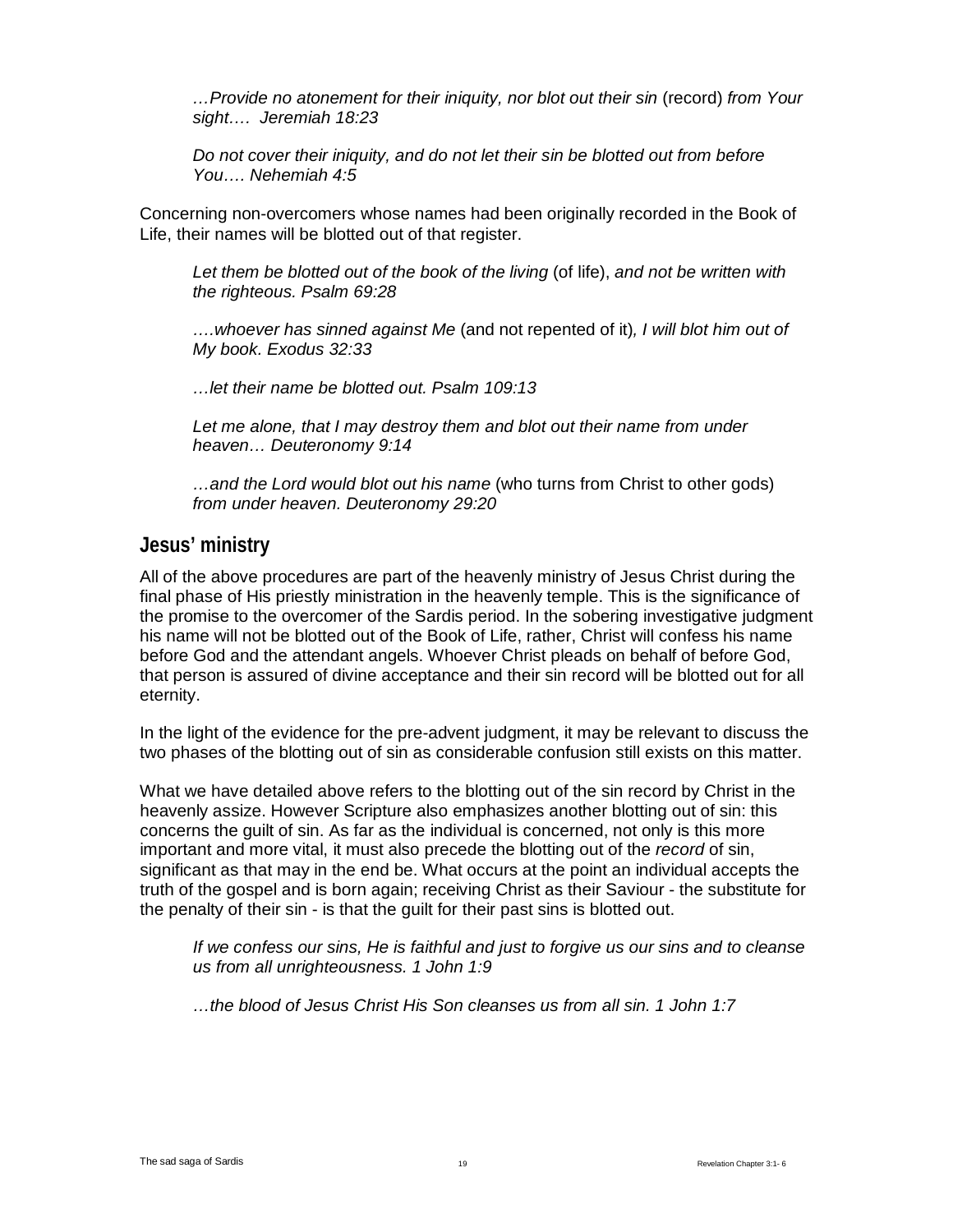*...according to the multitude of Your tender mercies, blot out my transgressions. Wash me thoroughly from my iniquity, and cleanse me from my sin….Purge me with hyssop, and I shall be clean; wash me, and I shall be whiter than snow…Hide Your face from my sins, and blot out all my iniquities. Psalm 51:1-9 [41](#page-19-0)*

Consequently there is a present, current blotting out of sin for the believer.

*… I am He who blots out* (present tense) *your transgressions for my own sake; and I will not remember your sins. Isaiah 43:25 [42](#page-19-1)* 

*I have blotted out* (past tense)*, like a thick cloud, your transgressions, and like a cloud, your sins… Isaiah 44:22 [43](#page-19-2)*

Perhaps this procedure could be termed a *spiritual* blotting out of sin at the point of conversion while there is also a literal blotting out of the record during the pre-advent judgment. These two phases of the 'blotting out' are indicated by the apostle Peter. His statement has dual application.

*Repent therefore and be converted, that your sins may be blotted out, so that times of refreshing may come from the presence of the Lord. Acts 3:19 [44](#page-19-3)*

Undoubtedly the first application was to Peter's day, referring to the blotting out of the quilt of sin. The second application applies to the pre-advent judgment.<sup>[45](#page-19-4)</sup> Other scriptures confirm the marvelous and comforting truth that God blots out the guilt of our sins at the time we surrender to Christ.

*...He delights in mercy. He will again have compassion on us, and will subdue our iniquities. You will cast all our sins into the depths of the sea. Micah 7:18-19*

*He has not dealt with us according to our sins, nor punished us according to our iniquities. For as the heavens are high above the earth, so great is His mercy toward those who fear Him; as far as the east is from the west, so far has He removed our transgressions from us. Psalm 103:10-13.[46](#page-19-5)*

#### *He who has an ear, let him hear what the Spirit says to the churches. v6*

<span id="page-19-0"></span><sup>41</sup> For Spirit of Prophecy confirmation of this application of Psalm 51, see Ellen G. White, *Spirit of Prophecy*  (Mountain View, CA.: Pacific Press Publishing Assn., 1884), 4:381. See also Ellen G. White, "Meeting Trials," *The Review and Herald* (1891), 1. See also Ellen G. White, "Entire Consecration Necessary," *The Review and Herald* (1893), 1.<br><sup>42</sup> For Spirit of Prophecy confirmation of this application see<br>*Signs of the Times* 9 April 1894: *Review & Herald* 1 July 1915, 19 March 1895, 21 April 1910.

<span id="page-19-2"></span><span id="page-19-1"></span>*As For Spirit of Prophecy confirmation see Review & Herald* 17 Feb 1885, 17 March 1890, 14 July 1891,<br><sup>43</sup> For Spirit of Prophecy confirmation see *Review & Herald* 17 Feb 1885, 17 March 1890, 14 July 1891,<br>25 March 1915,

<span id="page-19-3"></span><sup>25</sup> March 1915, 19 Jan 1911, 8 Oct 1914. <sup>44</sup> F.D. Nichol, ed., *Seventh-day Adventist Bible Commentary,* (Washington, DC: Review and Herald

<span id="page-19-4"></span>Publishing Assn., 1957), 6:158-159 <sup>45</sup> Larre B. Kostenko, "Desmond Ford and the Blotting out of Sins in Acts 3:19" (Andrews University, 1982),

<span id="page-19-5"></span>n.p. 46 At least 16 times the Spirit of Prophecy indicates that our sins *(guilt)* are blotted out when we accept Christ as our Saviour.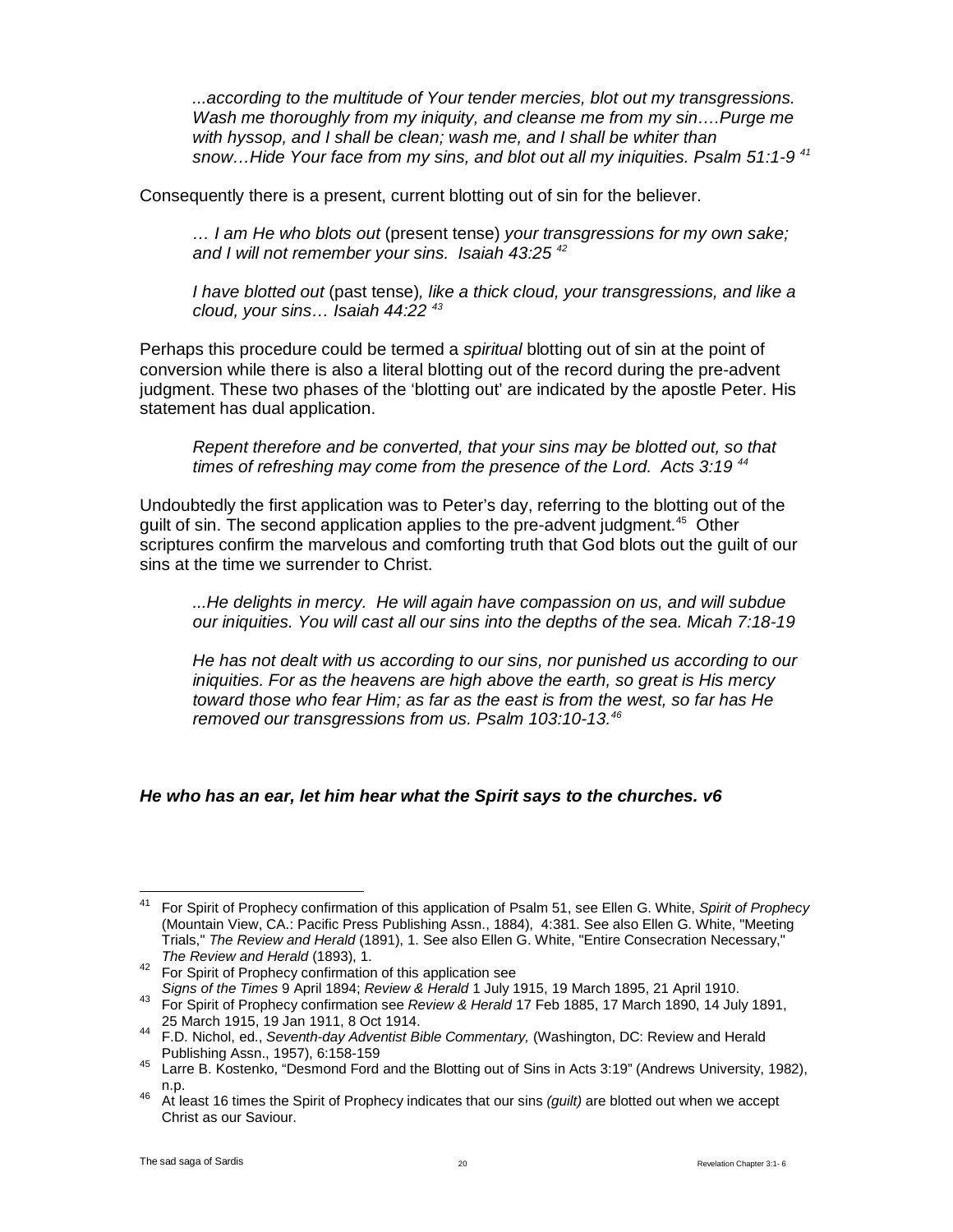## <span id="page-20-0"></span>**Appendix A**

In a refutation of the position which holds that the Sardis period extends to 1798 AD we need to consider, then answer, the following questions:

Q1. What constituted a Reformation church and how did it fulfill the conditions that were predicted of them in the Sardis prophecy?

A. The Reformation bodies that arose at the beginning of the sixteenth century were the Lutheran, the Anglican and the Reformed (Calvinistic) churches. Later the Reformed were also called the Presbyterian Church.

Q2. How did the Lord describe the church during the period known as Sardis?

A. Revelation 3:1 tells us that they had *…a name that you are alive but you are dead*.

In other words, these churches of the Reformation would inevitably decline spiritually and become regarded finally as spiritually dead.

This is exactly what happened to the Reformation churches of that period. They commenced in glorious fashion when they broke from the Church of Rome, but in time, because of their refusal to walk in the full light of the Word of God, and involving themselves in inflexible creedal statements, they became exclusive and inward-looking. *Rigid and frigid* are the words of the historian when describing the Lutheran church.<sup>[47](#page-20-1)</sup> The irony was that the Lutheran, Reform and Anglican churches in turn often became relentless persecutors of those who dissented from them.

Who were the dissenting groups of this period?

- These were the Anabaptists, who existed in Germany, Switzerland, Holland, Poland, Moravia and England. They were a staunch body of believers who suffered great persecution from their fellow Protestants as well as from the Roman Catholics. Many were martyred for their faith.
- In England there were the Puritans. These were Presbyterians, Independents, Baptists and Quakers. The Independents were later called the Congregationalists.
- The Covenanters existed in Scotland from 1660–1688. Eighteen thousand of them were martyred by the Stuart Kings, aided and abetted by the Anglican Church.
- In France there was a branch of the Reformed Church the Huguenots who, under the reign of their Catholic kings and aristocracy, suffered some of the worst persecution of any Protestant group since the Reformation began. This persecution included the massacre of St. Bartholomew when upwards of 70,000 were slain in 1572. Later, when the Edict of Nantes was revoked in 1685, all Protestants were outlawed; about half a million fled France while thousands of others were martyred.<sup>[48](#page-20-2)</sup>

<span id="page-20-1"></span>47 J. Bready, *England Before and After the Wesleys* (London: Hodder & Stoughton,1939), 194.

<span id="page-20-2"></span><sup>48</sup> J.A. Wylie, *History of Protestantism* (London: Cassell Petter & Galpin,1878), 2:583-606; 3:309-347.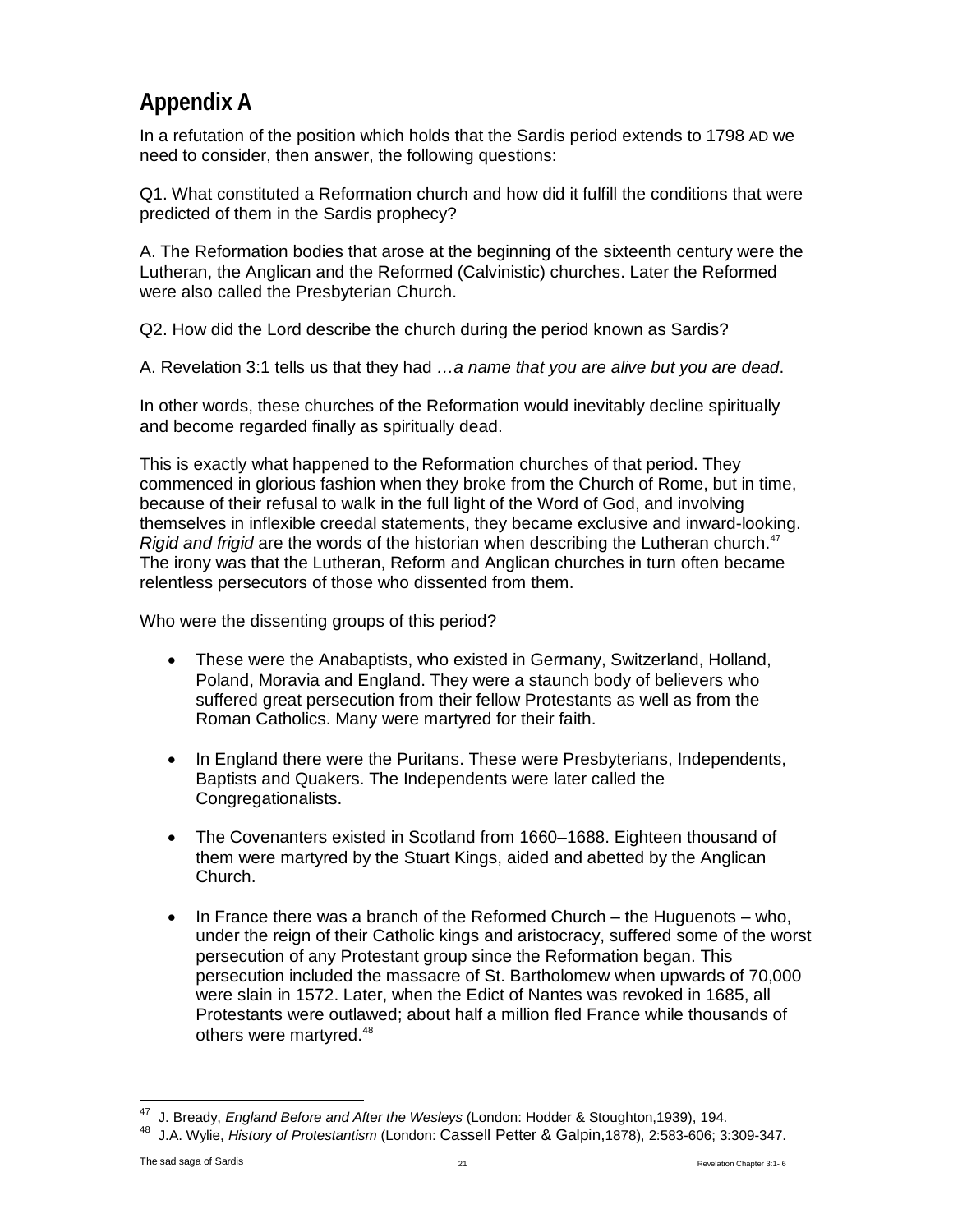In the message to Sardis the Lord declared

*You have a name that you are alive but you are dead.*

Nevertheless the Lord also said

*You have a few names even in Sardis who have not defiled their garments and they shall walk with me in white, for they are worthy. Revelation 3:4*

No doubt those dissenting groups, faithful to Christ 'even unto death', although generally small in number, were the faithful few that the Lord marked out in the Sardis period. The advent of *The Age of Reason* and *The Enlightenment,* which came upon Europe from the 1680's to the middle of the eighteenth century, ended the Sardis period of the seven churches of Revelation.

## <span id="page-21-0"></span>**Appendix B**

How do we respond to the claim that the Spirit of Prophecy applies the Sardian church period to the Protestant churches prior to 1844?

Of the thirty-six references checked regarding Sardis, thirty-five are applied to the Laodicean church or to individuals in the church period of Laodicea.

Only once does the Spirit of Prophecy apply Sardis to the Protestant churches prior to 1844 and that was to the churches of North America in 1780. These comprised only a minority of the Protestant churches of the period. The bulk of Protestantism was situated in the British Empire and northern Europe. At that time the great Evangelical Revival was in full bloom and the remarkable era of missions was about to commence. This situation was exactly the opposite of these described for the Sardian period. The application made by *The Great Controversy* (p.309-310) applied to a local situation in North America, however not to the Protestant churches in general around the globe.

For an accurate application of the Church of Sardis, see pages 251-257 of *The Great Controversy*. This was the period prior to the great Evangelical Revival.